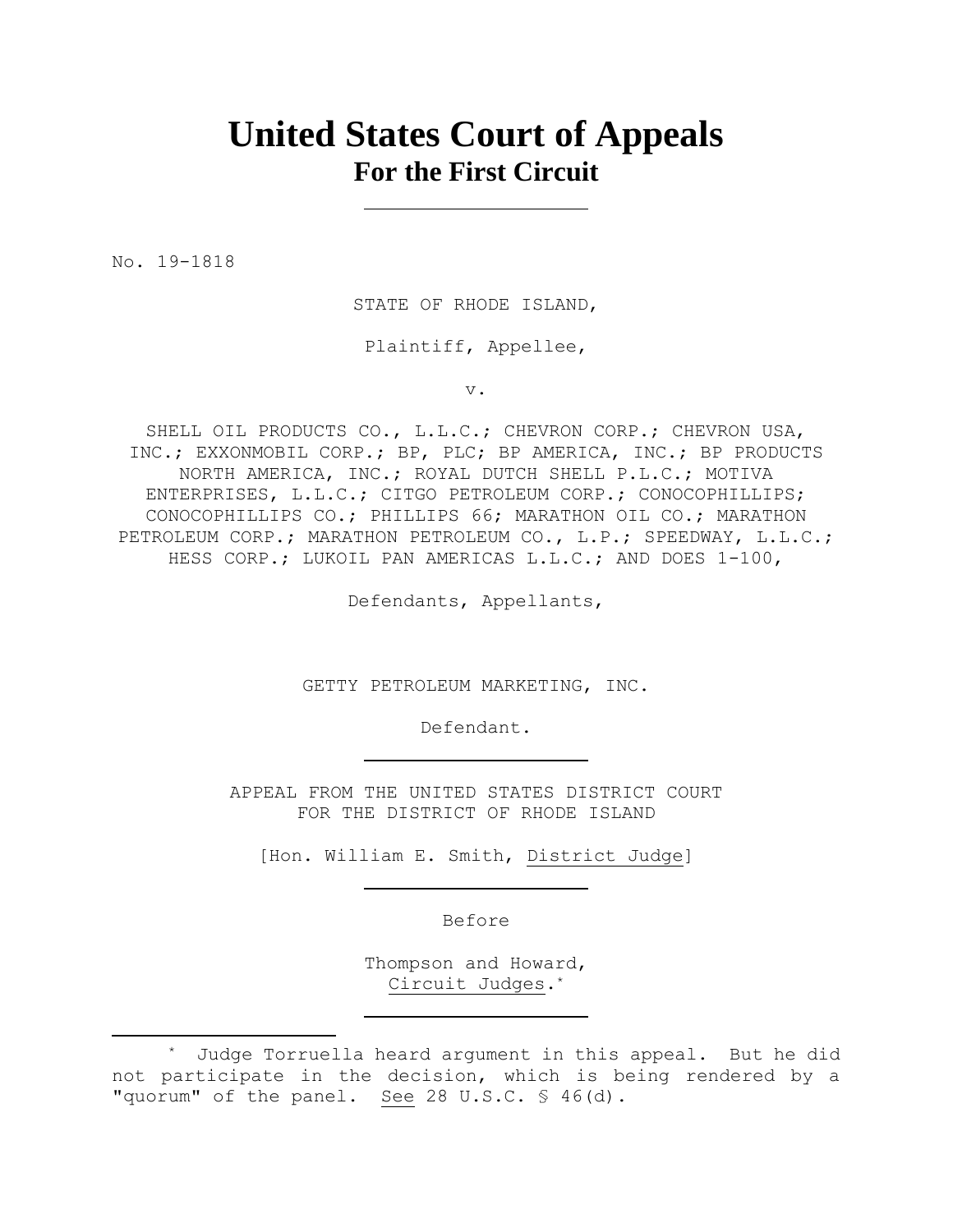Theodore J. Boutrous, Jr., Thomas G. Hungar, Anne Champion, Gibson, Dunn & Crutcher LLP, Gerald J. Petros, Robin L. Main, Ryan M. Gainor, Hinckley, Allen & Snyder LLP, Neal S. Manne, Susman Godfrey LLP, John A. Tarantino, Patricia K. Rocha, Nicole J. Benjamin, Adler Pollock & Sheehan P.C., Nancy G. Milburn, Matthew T. Heartney, Jonathan W. Hughes, Arnold & Porter Kaye Scholer LLP, Matthew T. Oliverio, Oliverio & Marcaccio LLP, Theodore V. Wells, Jr., Daniel J. Toal, Jaren Janghorbani, Kannon Shanmugam, Paul, Weiss, Rifkind, Wharton, Garrison LLP, Jeffrey S. Brenner, Nixon Peabody LLP, David C. Frederick, Grace W. Knofczynski, Kellogg, Hansen, Todd, Figel & Frederick, P.L.L.C., Daniel B. Levin, John E. Bulman, Stephen J. MacGillivray, Pierce Atwood LLP, Nathan P. Eimer, Pamela R. Hanebutt, Lisa S. Meyer, Raphael Janove, Ryan J. Walsh, Eimer Stahl LLP, Michael J. Colucci, Olenn & Penza, LLP, Sean C. Grimsley, Jameson R. Jones, Daniel R. Brody, Bartlit Beck LLP, Robert G. Flanders, Jr., Timothy K. Baldwin, Whelan, Corrente & Flanders, LLP, Steven M. Bauer, Margaret A. Tough, Latham & Watkins LLP, Shannon S. Broome, Shawn Patrick Regan, Ann Marie Mortimer, Hunton Andrews Kurth LLP, Jeffrey B. Pine, Patrick C. Lynch, Lynch & Pine, Jason C. Preciphs, Roberts, Carroll, Feldstein & Peirce, Inc., J. Scott Janoe, Megan Berge, Baker Botts L.L.P., Lauren Motola-Davis, Samuel A. Kennedy-Smith, Lewis Brisbois Bisgaard & Smith LLP, Tracie J. Renfroe, Oliver Peter Thoma, King & Spaulding LLP, Stephen M. Prignano, McIntyre Tate LLP, James Stengel, Robert Reznick, and Orrick, Herrington & Sutcliffe, LLP, on supplemental brief for appellants.

Victor M. Sher, Matthew K. Edling, Sher Edling LLP, and Neil F.X. Kelly, Assistant Attorney General, Office of the Attorney General, on supplemental brief for appellee.

Andrew R. Varcoe, Stephanie A. Maloney, U.S. Chamber Litigation Center, William M. Jay, Andrew Kim, and Goodwin Procter LLP, on supplemental brief for The Chamber of Commerce of The United States of America, amicus curiae.

Linda E. Kelly, Patrick Hedren, Erica Klenicki, Manufacturers' Center for Legal Action, Philip S. Goldberg, Christopher E. Appel, and Shook Hardy & Bacon L.L.P., on supplemental brief for The National Association of Manufacturers, Energy Marketers of America, and The National Association of Convenience Stores, amici curiae.

Steve Marshall, Attorney General of Alabama, Treg Taylor, Attorney General of Alaska, Leslie Rutledge, Attorney General of Arkansas, Christopher Charr, Attorney General of Georgia, Theodore E. Rokita, Attorney General of Indiana, Thomas M. Fisher, Solicitor General, Kian J. Hudson, Deputy Solicitor General, Julia C. Payne, Deputy Attorney General, Derek Schmidt, Attorney General of Kansas, Daniel Cameron, Attorney General of Kentucky, Jeff Landry,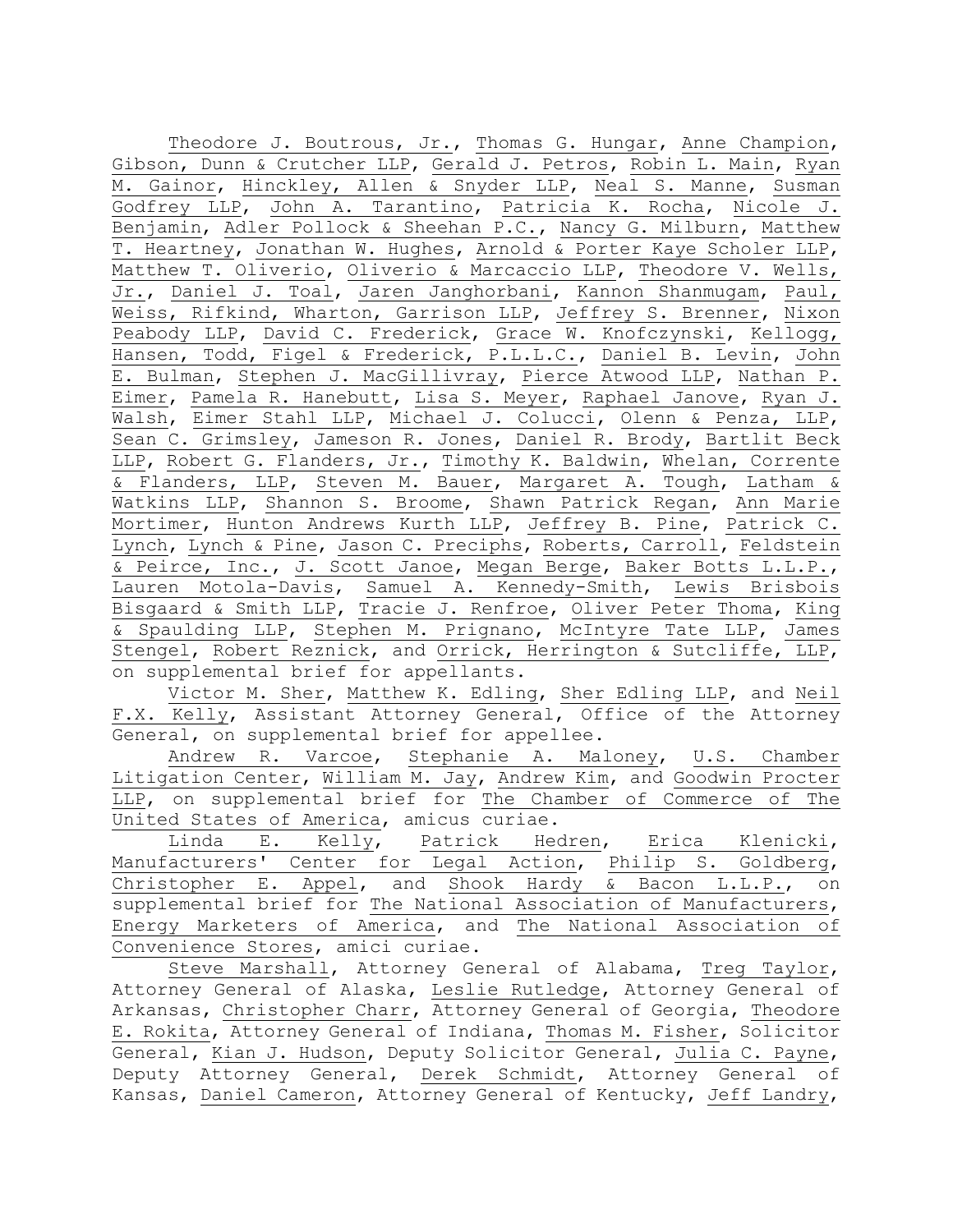Attorney General of Louisiana, Lynn Fitch, Attorney General of Mississippi, Austin Knudsen, Attorney General of Montana, Doug Peterson, Attorney General of Nebraska, Alan Wilson, Attorney General of South Carolina, Ken Paxton, Attorney General of Texas, Sean Reyes, Attorney General of Utah, and Bridget Hill, Attorney General of Wyoming, on supplemental brief for State of Alabama, State of Alaska, State of Arkansas, State of Georgia, State of Indiana, State of Kansas, Commonwealth of Kentucky, State of Louisiana, State of Mississippi, State of Montana, State of Nebraska, State of South Carolina, State of Texas, State of Utah, and State of Wyoming, amici curiae.

Robert S. Peck and Center For Constitutional Litigation, P.C., on supplemental brief for The National League of Cities, The U.S. Conference of Mayors, and The International Municipal Lawyers Association, amici curiae.

Rob Bonta, Attorney General of California, William Tong, Attorney General of Connecticut, Kathleen Jennings, Attorney General of Delaware, Clare E. Connors, Attorney General of Hawaii, Aaron M. Frey, Attorney General of Maine, Brian E. Frosh, Attorney General of Maryland, Maura Healey, Attorney General of Massachusetts, Seth Schofield, Senior Appellate Counsel, Keith Ellison, Attorney General of Minnesota, Leigh Currie, Special Assistant Attorney General, Andrew J. Bruck, Acting Attorney General of New Jersey, Hector Balderas, Attorney General of New Mexico, Letitia James, Attorney General of New York, Ellen F. Rosenblum, Attorney General of Oregon, Josh Shapiro, Attorney General of Pennsylvania, Thomas J. Donovan, Jr., Attorney General of Vermont, Robert W. Ferguson, Attorney General of Washington, Joshua L. Kaul, Attorney General of Wisconsin, and Karl A. Racine, Attorney General of the District of Columbia, on supplemental brief for State of California, State of Connecticut, State of Delaware, State of Hawaii, State of Maine, State of Maryland, Commonwealth of Massachusetts, State of Minnesota, State of New Jersey, State of New Mexico, State of New York, State of Oregon, Commonwealth of Pennsylvania, State of Vermont, State of Washington, State of Wisconsin, and District of Columbia, amici curiae.

Peter Huffman on supplemental brief for Natural Resources Defense Council, amicus curiae.

Kaighn Smith, Jr., and Drummond Woodsum on supplemental brief for Scholars of Foreign Relations and Federal Courts, amici curiae.\*\*

<sup>\*\*</sup> For the names of the attorneys involved in the original appeal, see 979 F.3d 50, 51-53 (1st Cir. 2020).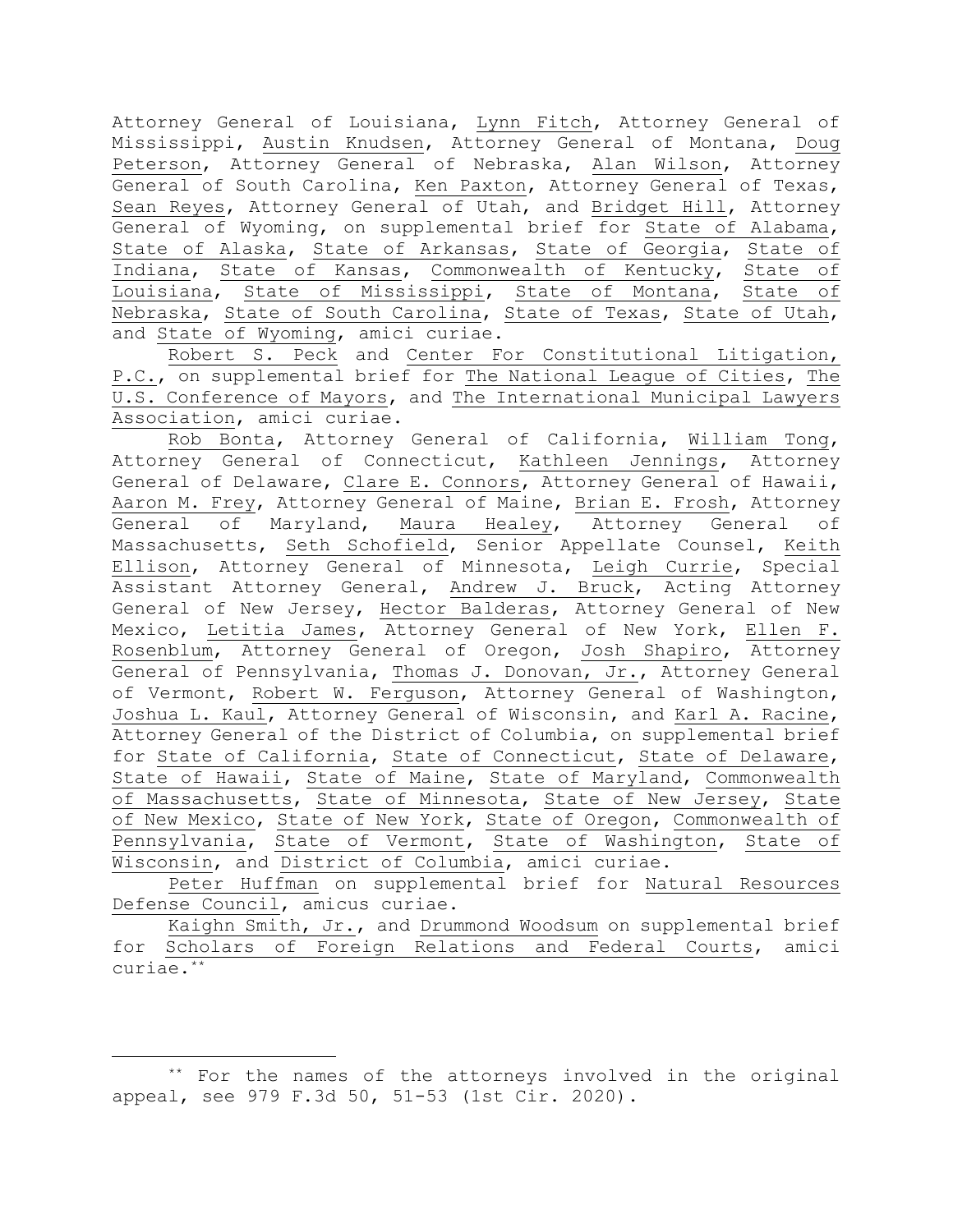May 23, 2022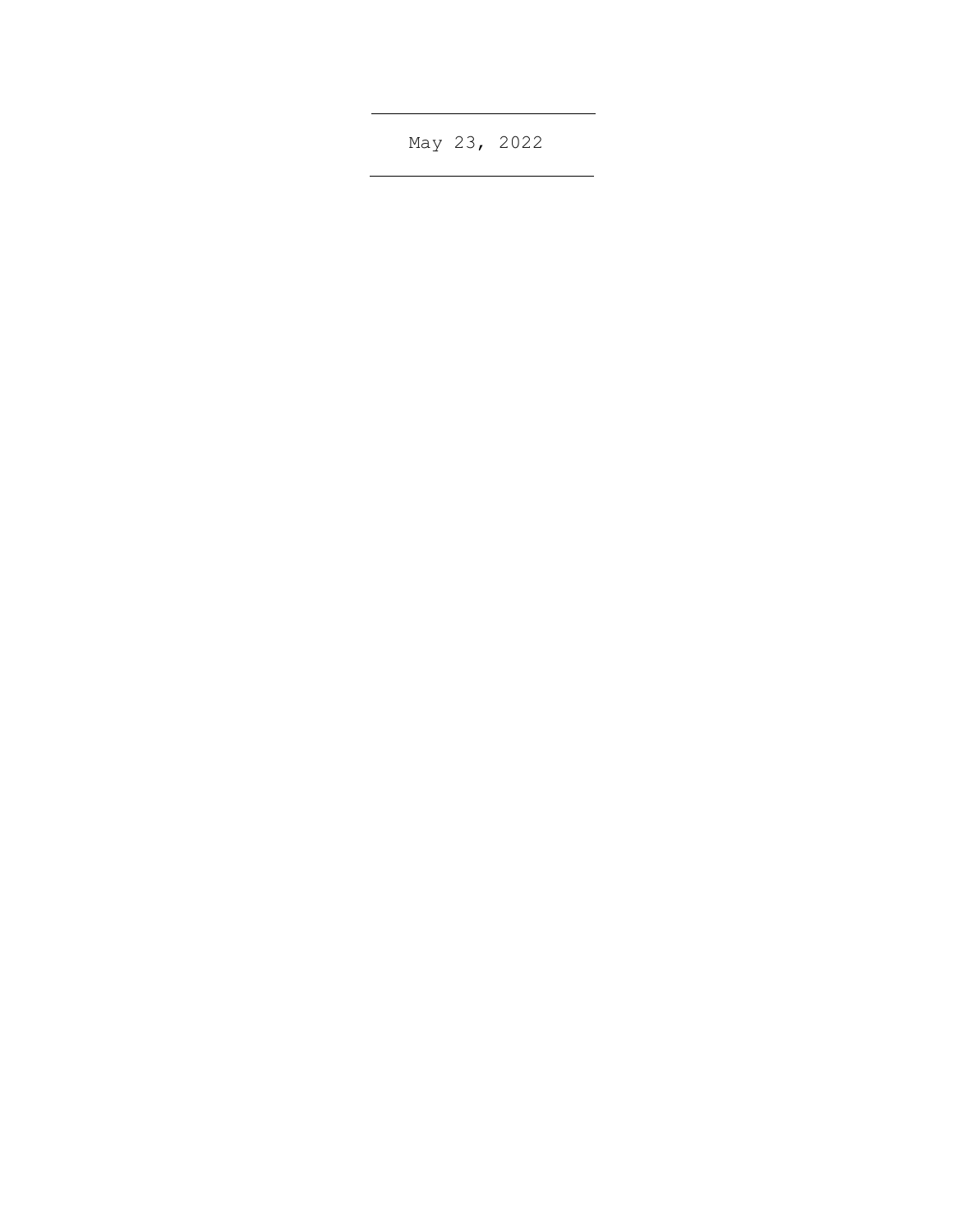**THOMPSON, Circuit Judge**. This is our second pass at a climate-change case that requires us to explore the mind-numbing complexities of federal removal jurisdiction. See Rhode Island v. Shell Oil Prods. Co., 979 F.3d 50, 54 (1st Cir. 2020) ("Shell  $Oi1$ "). We start by bringing the reader up to speed.<sup>1</sup>

Like other state and local governments across the country, Rhode Island claims that the Energy Companies named in our caption knew for *decades* that burning fossil fuels is damaging the earth's atmosphere but duped the public into buying more and more of their products (consequences be damned) — all to line their very deep pockets. See id. at 53. Seeking relief for the catastrophic harm they supposedly have done (and will do) to its non-federal property and natural resources, Rhode Island — also like other governments elsewhere — sued the Energy Companies in state court. See id. at 53-54. And its longish complaint alleges state-law causes of action for public nuisance, strict-liability design defect, negligent design defect, negligent failure to warn, impairment of public-trust resources, and violations of the state's Environmental Rights Act.

Not eager to try this case in a Rhode Island court, the Energy Companies removed the matter to federal court under the federal-officer removal statute, the federal-question doctrine,

 $1$  For efficiency's sake, we assume the reader's general familiarity with our Shell Oil opinion.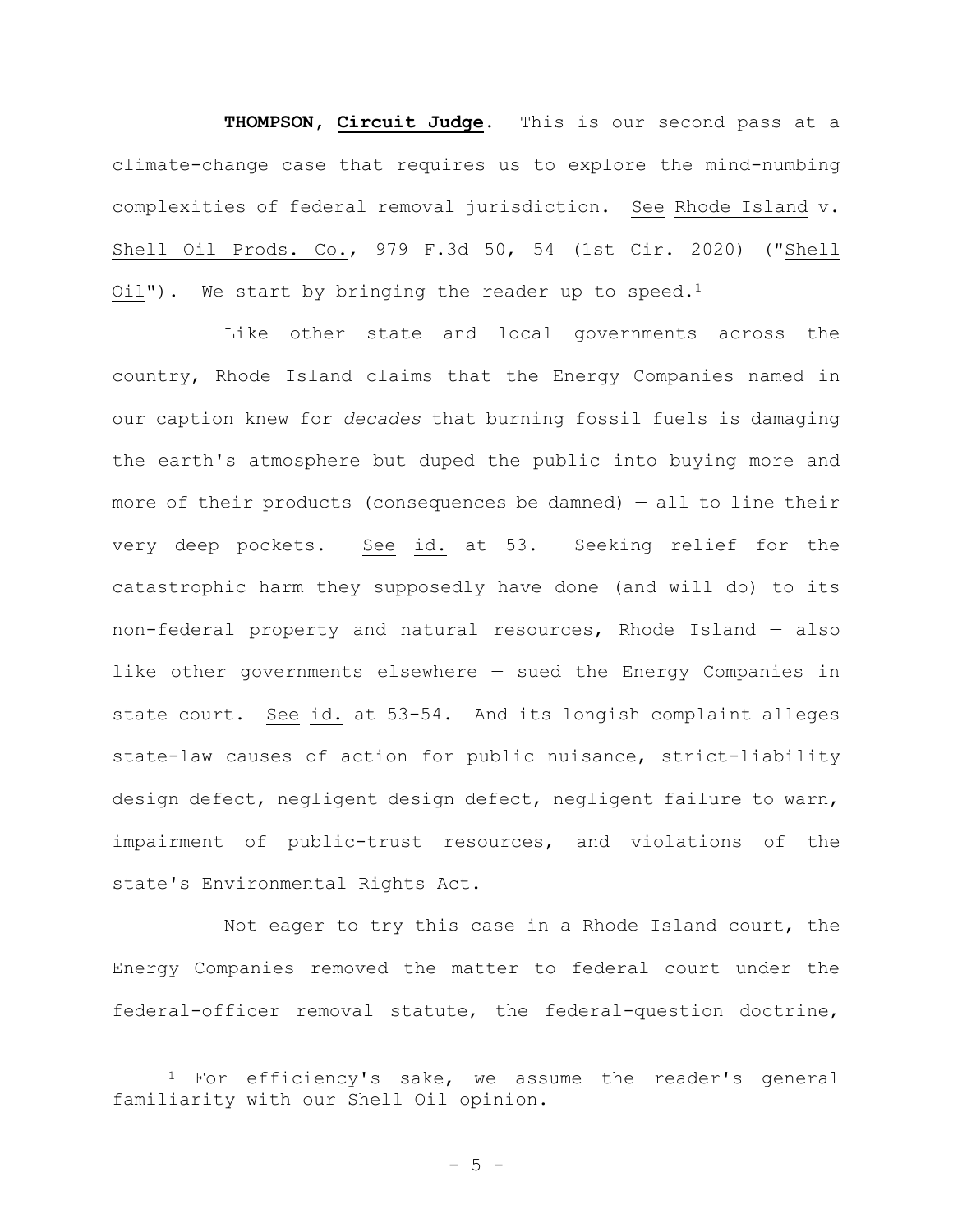the Outer Continental Shelf Lands Act (just "OCSLA" from now on), the admiralty-jurisdiction statute, and the bankruptcy-removal statute. But to their disappointment, the district judge thought that none of those grounds could provide a hook on which removal could hang. See id. And so he remanded the case to state court. See id.

On the Energy Companies' appeal — in our first go-around — we concluded that we could only review the federal-officer removal ground. See id. at 58-60. And ruling that the Energy Companies had not satisfied the requirements of the federalofficer removal statute, we affirmed the judge's remand order. See id. at 60. But on the Energy Companies' petition for *certiorari*, the Supreme Court (without reversing our decision on the merits) GVR'd us (short for *g*ranted certiorari, *v*acated, and *r*emanded) and instructed that we give "further consideration in light of BP p.l.c. v. Mayor & City Council of Baltimore, 141 S. Ct. 1532 (2021)" — a then-hot-off-the-presses opinion requiring courts of appeals to review the judge's entire remand order and consider all of the defendants' removal grounds, not just the part of the order resolving the federal-officer removal ground.<sup>2</sup> See

 $2$  For a good discussion of the GVR mechanism, see Gonzalez  $v$ . Justices of the Municipal Court of Boston, 420 F.3d 5, 7-8 (1st Cir. 2005). As a heads-up, today's opinion requires some tolerance for acronyms.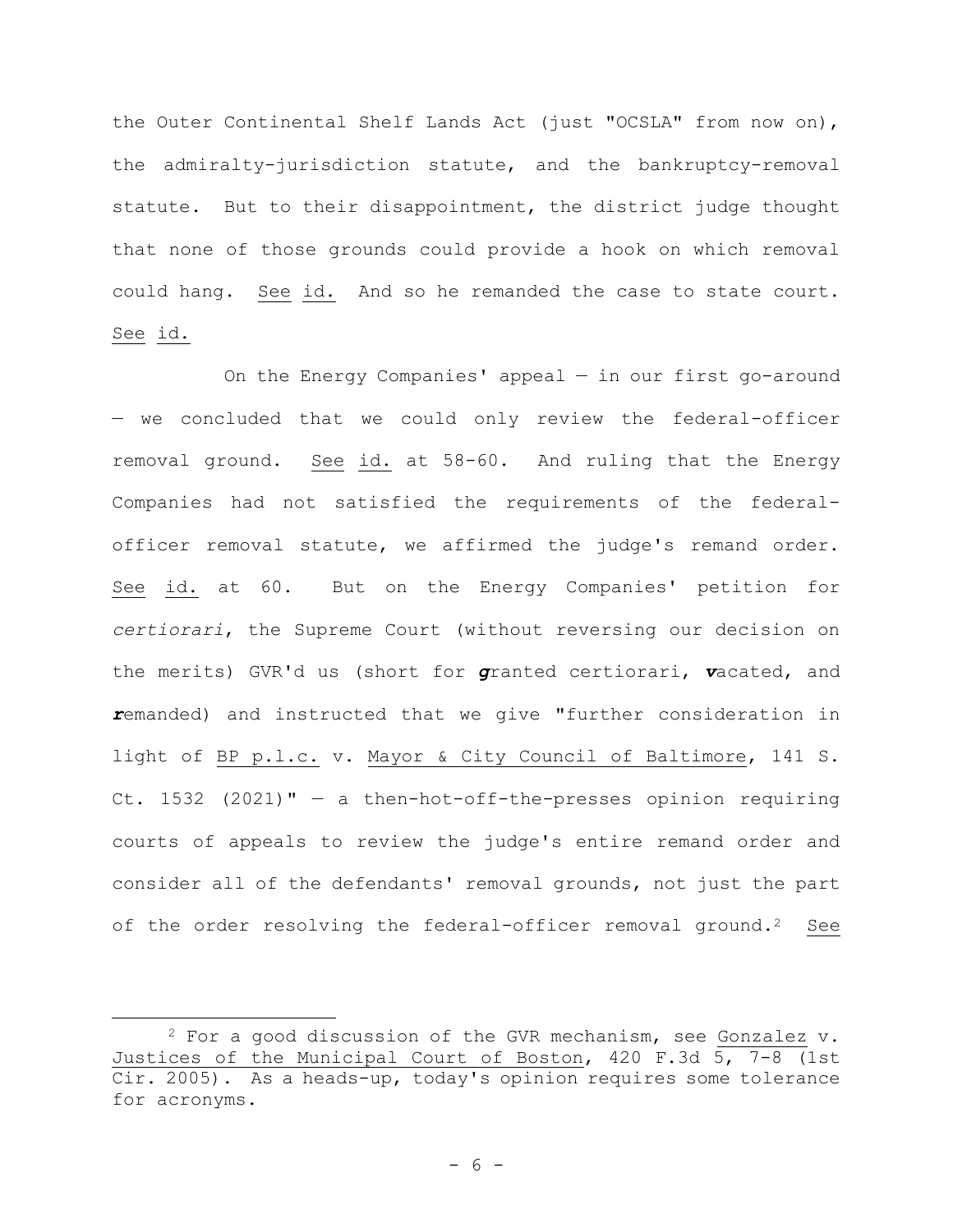Shell Oil Prods. Co. v. Rhode Island, 141 S. Ct. 2666 (2021) (Mem.).

Pleased to oblige, we requested and received supplemental briefs from counsel.<sup>3</sup> In them, the parties continue battling over whether the Energy Companies can remove the case on various bases. And it is to this dispute that we turn to below, using a *de novo* standard (which gives zero deference to the judge's views) and adding more details when needed to put the arguments into workable perspective. See Amoche v. Guarantee Tr. Life Ins. Co., 556 F.3d 41, 48 (1st Cir. 2009). But to give away the opinion's ending up front: leaning hard on our sibling circuits' analyses in comparable climate-change cases — particularly County of San Mateo v. Chevron Corp., Nos. 18-15499, 18-15502, 18-15503, 18-16376, 2022 WL 1151275 (9th Cir. Apr. 19, 2022) ("San Mateo"); Mayor & City Council of Baltimore v. BP P.L.C., 31 F.4th 178 (4th Cir. 2022) ("BP P.L.C."); Board of County Commissioners of Boulder County v. Suncor Energy (U.S.A.) Inc., 25 F.4th 1238 (10th Cir. 2022) ("Suncor"); City of Oakland v. BP PLC, 969 F.3d 895, 907 (9th Cir. 2020) ("Oakland"), cert. denied, 141 S. Ct. 2776 (2021) — we once more *affirm* the judge's remand order.

<sup>&</sup>lt;sup>3</sup> We wish to thank the amici and their attorneys for their helpful insights as well.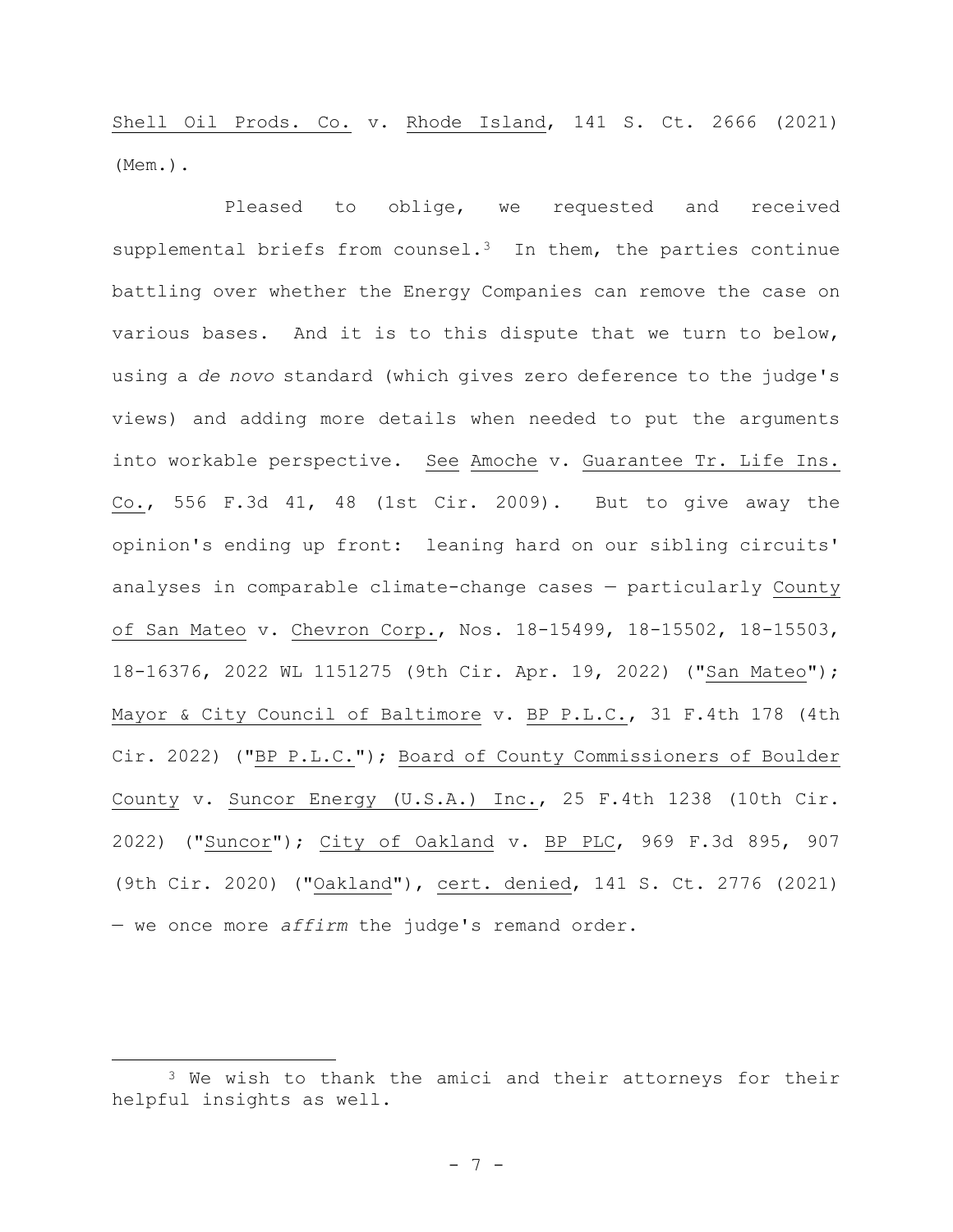## **Overarching Considerations**

Federal courts have limited jurisdiction, charted (within constitutional limits) by federal statute. See, e.g., López-Muñoz v. Triple-S Salud, Inc., 754 F.3d 1, 5 (1st Cir. 2014); Fayard v. Ne. Vehicle Servs., LLC, 533 F.3d 42, 48 (1st Cir. 2008) (noting that "[b]oth jurisdiction and removal are primarily creatures of Congress"). And as we are about to see, lots of statutes control removal of state-filed cases to federal court.

A generalized removal statute says that a defendant can remove a state-filed case to federal court only if the plaintiff could have brought the case there originally. See 28 U.S.C. § 1441(a). Pertinently here, a federal court has original jurisdiction over cases that "aris[e] under" federal law — *i.e.*, "the Constitution, *laws*, or treaties *of the United States*," see 28 U.S.C. § 1331 (emphases added), plus "claims founded upon federal common law," see Illinois v. City of Milwaukee, 406 U.S. 91, 100 (1972). Section 1441 is known as the general-removal statute. See, e.g., Home Depot U.S.A., Inc. v. Jackson, 139 S. Ct. 1743, 1746 (2019) ("Home Depot"). And section 1331 is known as the general federal-question jurisdiction statute. See, e.g., Holmes Grp., Inc. v. Vornado Air Circulation Sys., Inc., 535 U.S. 826, 829 (2002).

Specialized removal statutes exist too. Take, for instance, the bankruptcy-removal statute, which (in broad strokes)

- 8 -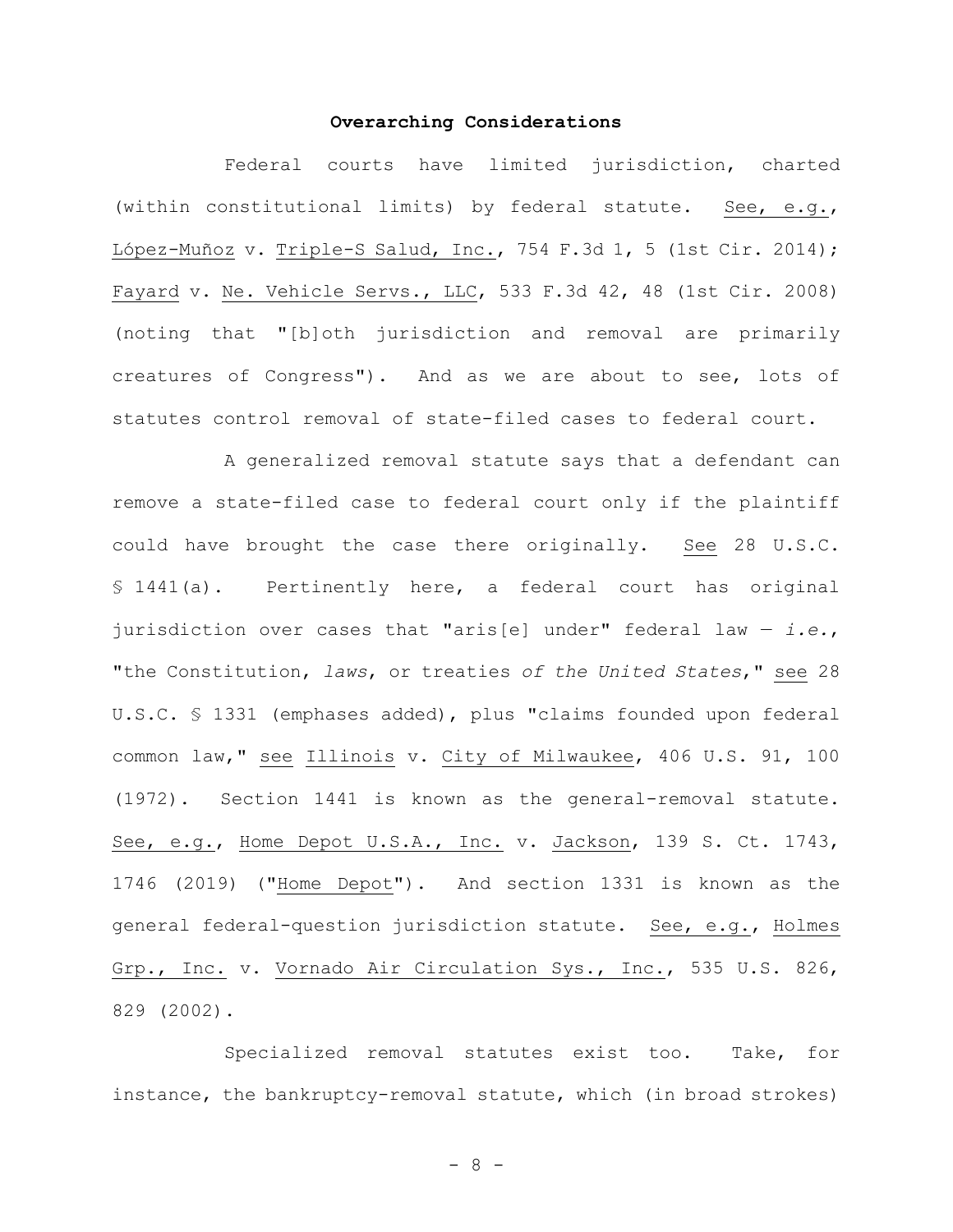allows removal to a district court of any claim of which that court would have jurisdiction under another provision that (generally speaking) creates federal jurisdiction for disputes "arising under" the bankruptcy code, disputes "arising in" a bankruptcy case, and disputes "related to" the resolution of a bankruptcy case. See 28 U.S.C. §§ 1452(a), 1334(a)-(b).

Whether a case arises under federal law typically is "determined from what necessarily appears" on the face of a plaintiff's complaint, "unaided by anything alleged in anticipation or avoidance of defenses which it is thought the defendant may interpose." See Taylor v. Anderson, 234 U.S. 74, 75-76 (1914); see also Franchise Tax Bd. v. Constr. Laborers Vacation Tr., 463 U.S. 1, 9-12 (1983). This is known as the wellpleaded-complaint rule, because it concentrates our attention on the complaint's terms. See Franchise Tax Bd., 463 U.S. at 9-10. And in most instances, that rule makes plaintiff the "master" of the complaint — including the master of "what law" plaintiff "will rely upon." See The Fair v. Kohler Die & Specialty Co., 228 U.S. 22, 25 (1913) (Holmes, J., for the Court).

As with many rules, however, exceptions exist. See Rose v. RTN Fed. Credit Union, 1 F.4th 56, 59-60 (1st Cir. 2021). One exception applies when "a state-law claim necessarily raise[s] a stated federal issue," which is "actually disputed and substantial," and which a federal court can consider "without

- 9 -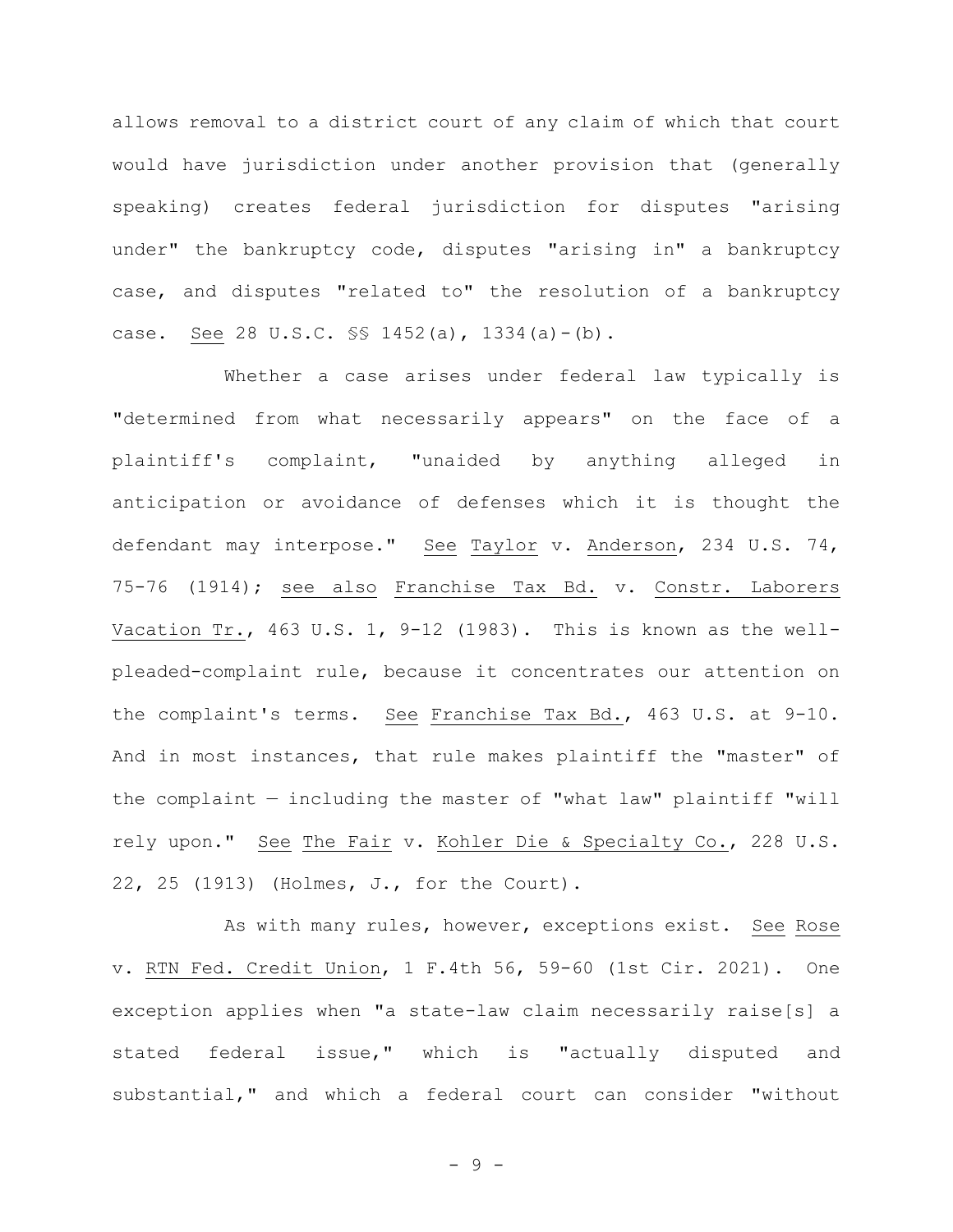disturbing any congressionally approved balance" between state and federal power. See Grable & Sons Metal Prods., Inc. v. Darue Eng'g & Mfg., 545 U.S. 308, 313-16 (2005) ("Grable"); accord R.I. Fishermen's All., Inc. v. R.I. Dep't of Envtl. Mgmt., 585 F.3d 42, 49 (1st Cir. 2009). Only a "*slim* category" of state-law claims satisfies Grable, however. See Empire Healthchoice Assurance, Inc. v. McVeigh, 547 U.S. 677, 701 (2006) ("Empire Healthchoice") (emphasis added); San Mateo, 2022 WL 1151275, at \*4. Another exception applies when federal law has completely displaced state law and so "provide[s] the exclusive cause of action for such claims" — thus making the asserted claim necessarily federal. See Beneficial Nat'l Bank v. Anderson, 539 U.S. 1, 11 (2003) ("Beneficial"); accord Caterpillar Inc. v. Williams, 482 U.S. 386, 393 (1987); Lawless v. Steward Health Care Sys., LLC, 894 F.3d 9, 17 (1st Cir. 2018); López-Muñoz, 754 F.3d at 5.4 Complete

<sup>4</sup> Anything involving "preemption" can be confusing. And in this setting, the word itself can cause even the most sophisticated readers to scratch their collective heads over the difference between "complete preemption" and "ordinary preemption." See Rueli v. Baystate Health, Inc., 835 F.3d 53, 57 (1st Cir. 2016). As a sort of cheat sheet: Only complete preemption affects the court's jurisdiction. See id. Where it exists, "there is . . . no such thing as a state-law claim" in the regulated area because Congress intended federal law to provide the *exclusive* cause of action for that claim. See Beneficial, 539 U.S. at 9, 11. And a court thus treats the complaint as if a federal claim appears on the face of it. See Rivet v. Regions Bank of La., 522 U.S. 470, 476 (1998). Ordinary preemption, contrastingly, "refer[s] to certain *defenses*" to the claim's merits, "of which a classic example is a state claim foreclosed because its assertion conflicts with a federal statute or falls within a field preempted by federal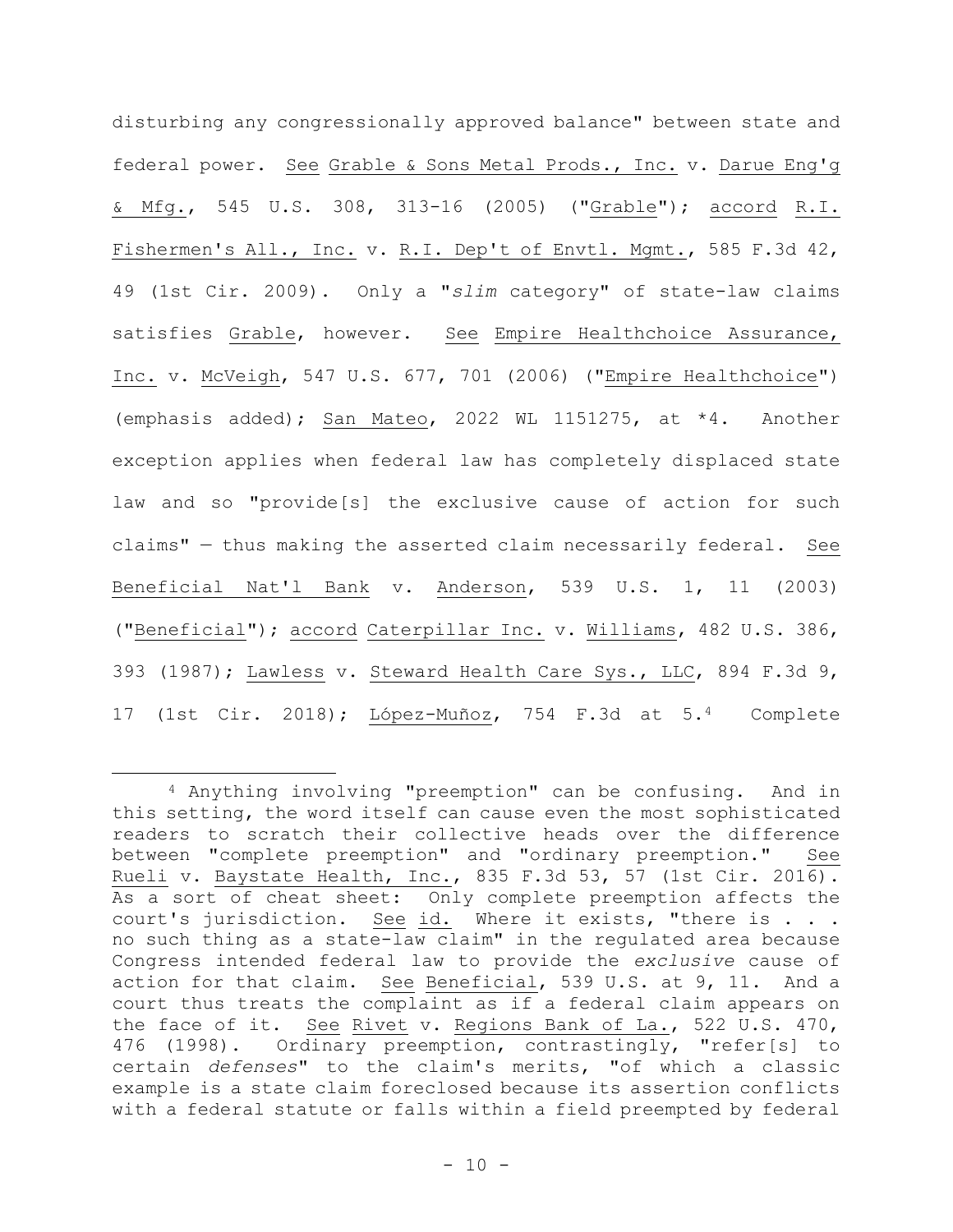preemption is a "narrow exception." Beneficial, 539 U.S. at 5.<sup>5</sup> But in the rare situations when it applies, courts sometime derisively describe the complaint as "artfully pleaded" to sidestep the federal claim. See, e.g., Rivet, 522 U.S. at 475.

As the parties trying to remove the case from state to federal court, the Energy Companies must prove that the federal court has original jurisdiction. See 28 U.S.C. § 1441(a); see also Danca v. Private Health Care Sys., Inc., 185 F.3d 1, 4 (1st Cir. 1999). And because removal jurisdiction raises serious federalism concerns, we construe removal statutes *strictly* and *against* removal. See, e.g., Syngenta Crop Prot., Inc. v. Henson, 537 U.S. 28, 32 (2002); Rosselló-González v. Calderón-Serra, 398 F.3d 1, 11 (1st Cir. 2004). So if federal jurisdiction is doubtful, a federal court must remand to state court. See, e.g., Rosselló-González, 398 F.3d at 11.

law." See Cavallaro v. UMass Mem'l Healthcare, Inc., 678 F.3d 1, 4 n.3 (1st Cir. 2012) (emphasis added). And as a mere defense, ordinary preemption — according to the well-pleaded-complaint rule — "will *not* provide a basis for removal." See Beneficial, 539 U.S. at 6 (emphasis added).

<sup>5</sup> Because complete preemption affects plaintiffs' usual ability to plead the law they want, the Supreme Court is "reluctant" to find the exception applies. See Metro. Life Ins. v. Taylor, 481 U.S. 58, 65 (1987) ("Metro. Life"). The Court, in fact, has found complete preemption in only *three* statutes, see San Mateo, 2022 WL 1151275, at \*6: (1) Beneficial, 539 U.S. at 10-11 (National Bank Act §§ 85 and 86); (2) Metro. Life, 481 U.S. at 66-67 (Employee Retirement Income Security Act § 502(a)); and (3) Avco Corp. v. Aero Lodge No. 735, 390 U.S. 557, 560 (1968) (Labor Management Relations Act § 301).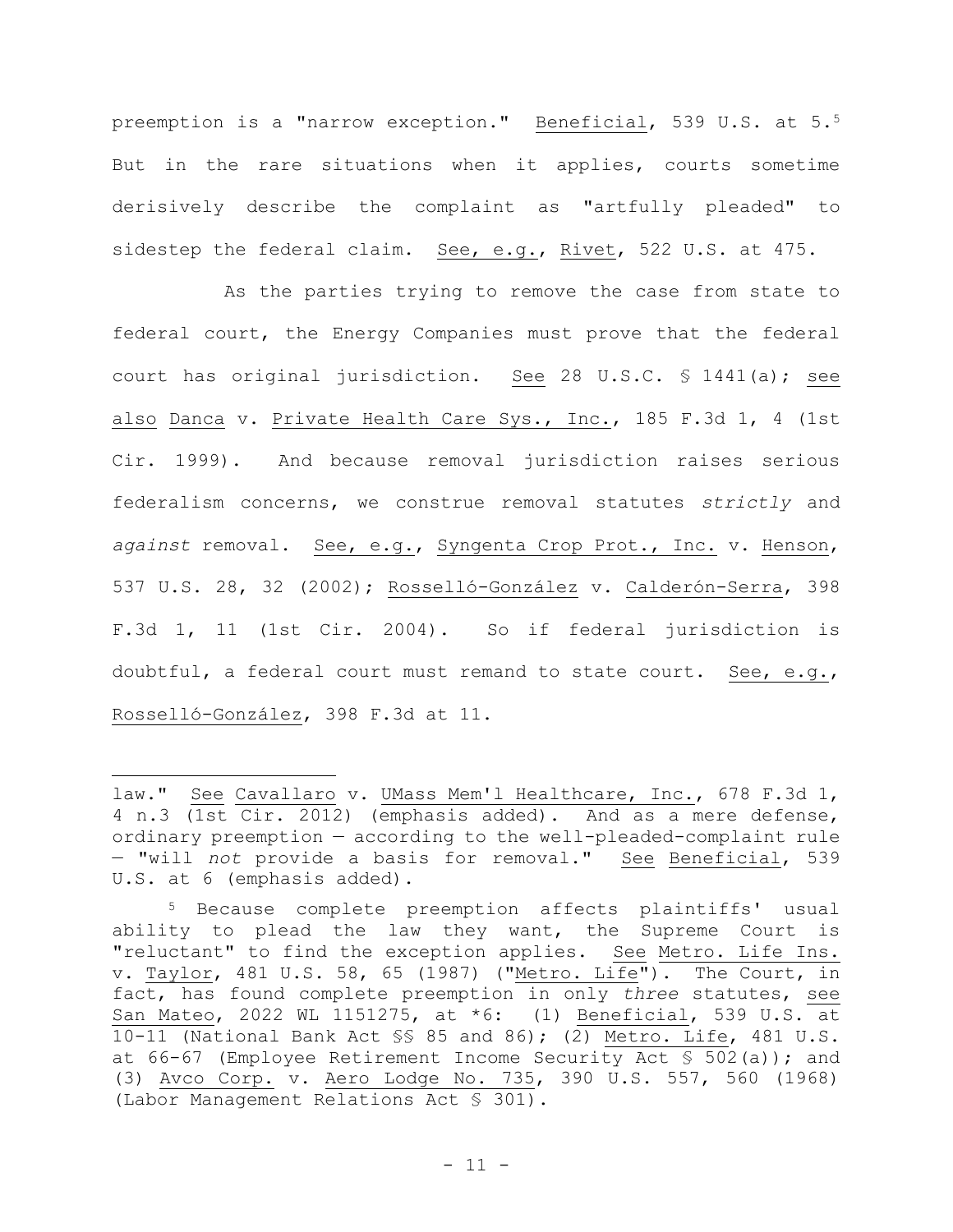## **Issues in Play**

The Energy Companies argue for removal based on federalquestion jurisdiction, which they think exists because (as they tell it) Rhode Island artfully pleaded state claims that are at bottom governed by federal common law; completely preempted by federal law; necessarily dependent on substantial and disputed federal issues; and based on injuries or conduct on federal enclaves. They also argue for removal based on other jurisdictional and removal statutes, namely the OCSLA-jurisdiction statute, the admiralty-jurisdiction statute, and the bankruptcyremoval statute.<sup>6</sup>

 $6$  A word about the federal-officer removal statute – which, like the bankruptcy-removal statute, is a specialized removal statute. This provision allows private actors "acting under" color of federal authority to remove a state-court action "for or relating to any act under color of such office." See 28 U.S.C. § 1442(a)(1). And per our precedent, the Energy Companies must show that they acted under a federal officer, that the claims against them are "for or relating to" the alleged official authority, and that they will raise a colorable federal defense. See Moore v. Elec. Boat Corp., 25 F.4th 30, 34 & n.2 (1st Cir. 2022) (noting that Shell Oil "described the 'relating to' requirement as a 'nexus' between 'the allegations in the complaint and conduct undertaken at the behest of a federal officer,'" but stating that "[t]his nexus requirement is not a causation requirement" (quoting Shell Oil, 979 F.3d at 59)).

As reported in Shell Oil, the Energy Companies direct "us to three contracts with the federal government related to the production of oil and argue that they were 'acting under' a federal officer because they 'help[ed] the Government to produce an item that it needs.'" See 979 F.3d at 59 (alteration in original and quoting Watson v. Philip Morris Cos., 551 U.S. 142, 153 (2007)). But Rhode Island's complaint, we said, alleges that the Energy Companies "produced and sold oil and gas products in Rhode Island that were damaging the environment and engaged in a misinformation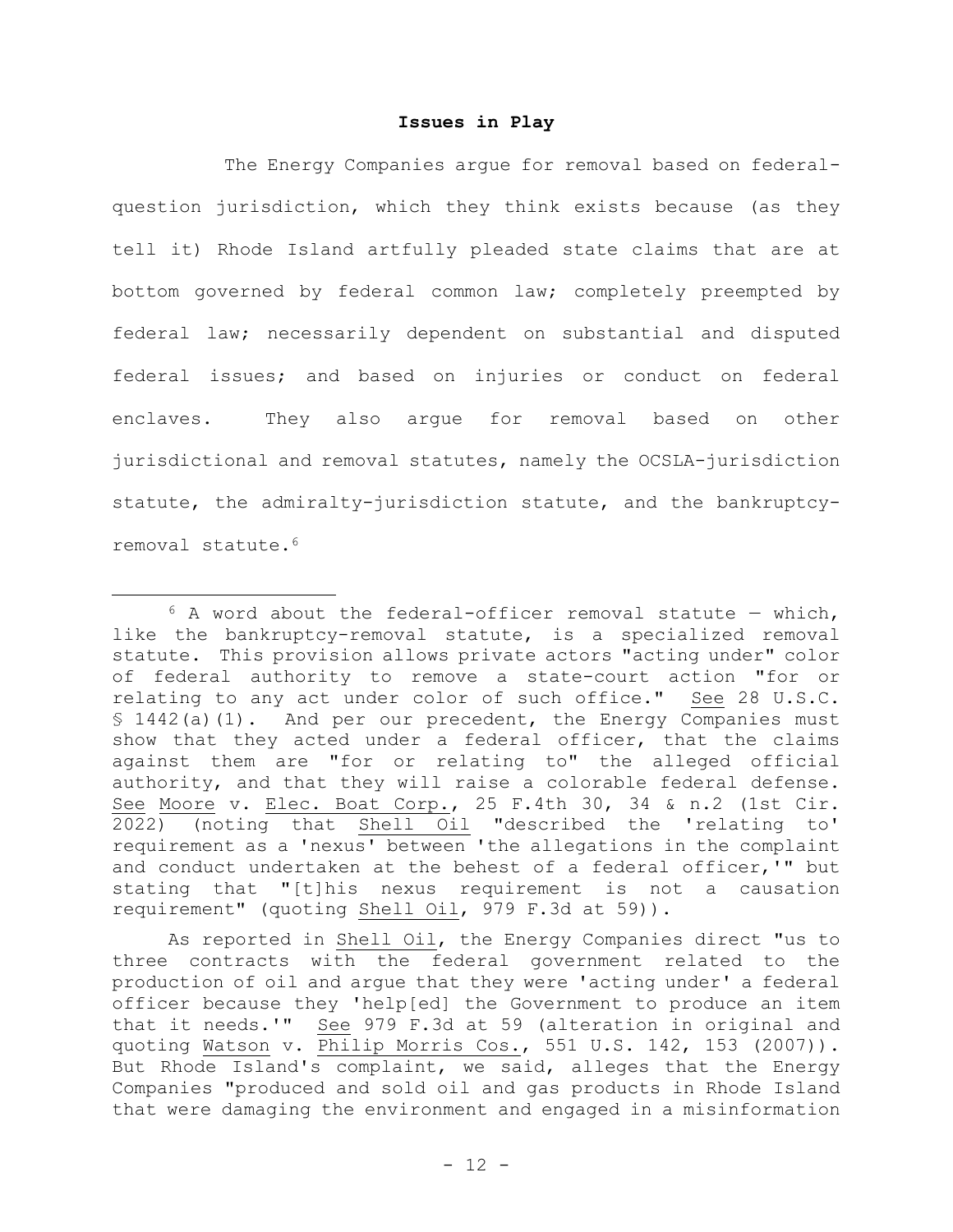In the pages that follow, we discuss and reject each of the Energy Companies' arguments (again, all in keeping with the recent decisions of other circuit courts).

# **Federal-Question Jurisdiction**

## *Federal Common Law*

Citing the artful-pleading doctrine, the Energy Companies argue that even though Rhode Island's complaint says nothing about federal common law, the claims alleged "are inherently federal" and necessarily arise under federal law because they are "based on interstate and international emissions" (excess capitalization removed) — *i.e.*, uniquely federal interests, the theory goes, that must be governed by federal common law. To their way of thinking then, Rhode Island's claims amount to federal claims in disguise. Noting our "skepti[cism]" about "the applicability of the artful pleading doctrine outside of complete federal preemption of a state cause of action," see Rosselló-González, 398 F.3d at 12 (citing Franchise Tax Bd. and Rivet), Rhode Island protests that the well-pleaded-complaint rule

campaign about the harmful effects of their products on the earth's climate." Id. at 60. And, we ruled, the trio of contracts  $"$ mandate[s] none of those activities"  $-$  thus making the case *un*removable under the federal-officer removal statute. See id. Because nothing in the Supreme Court's BP p.l.c. opinion undermines that holding (BP p.l.c., remember, only requires us to consider the Energy Companies' other removal grounds), we "adhere to" Shell Oil's rejection of federal-officer removal jurisdiction (and for what it is worth, the Energy Companies identify no shortcomings with that rejection).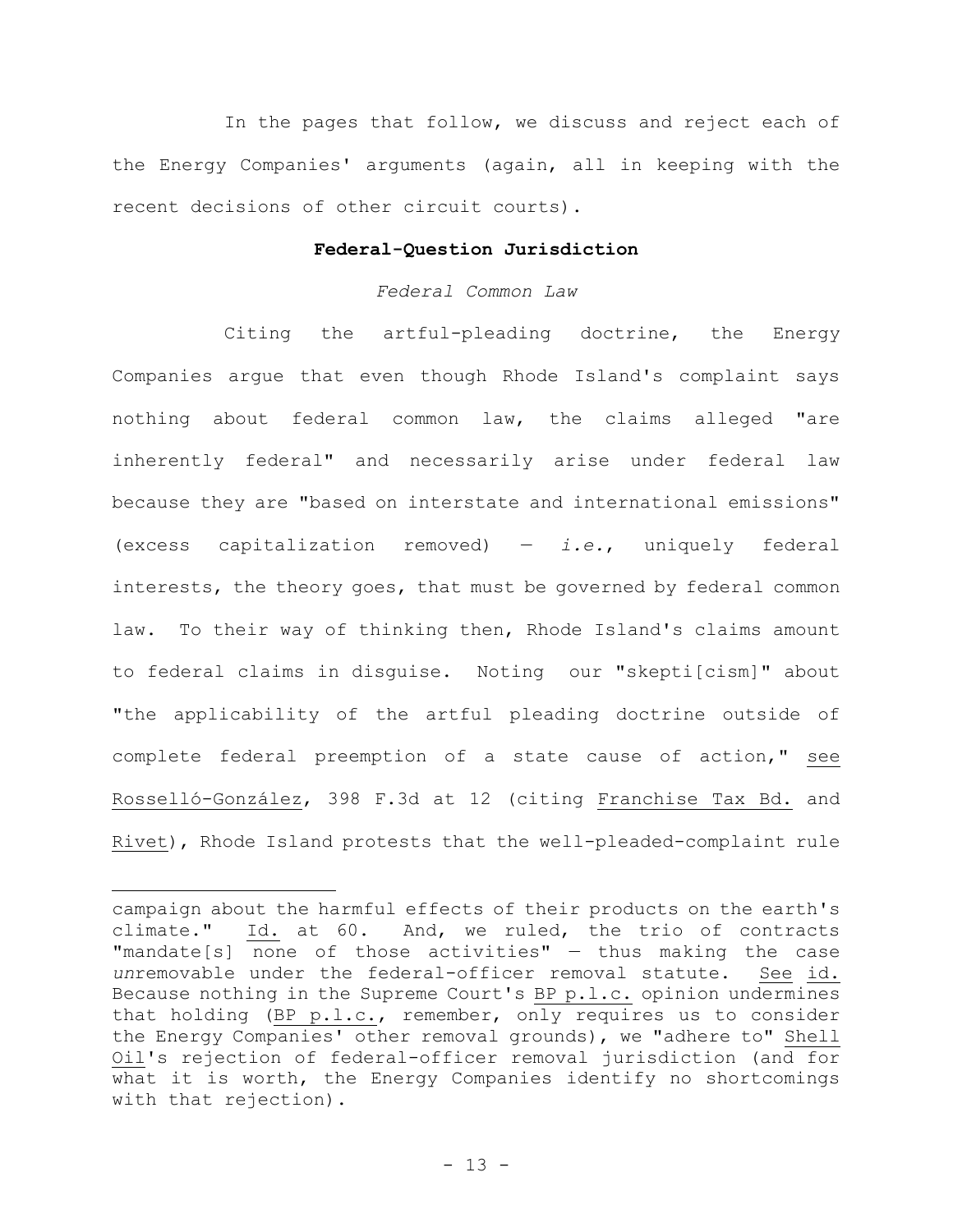(which  $-$  as already explained  $-$  generally bars removal unless a federal question appears on the complaint's face) stops us from looking behind the complaint and construing the state-law theories as federal common-law ones. But as a fallback, Rhode Island argues that even if the Energy Companies could get around that rule, they would still lose because Congress has replaced the federal common law that they rely on.

Avoiding the kerfuffle over the parties' artful pleading-based arguments — our credo is that "if it is not necessary to decide more, it is necessary not to decide more," see PDK Labs. Inc. v. U.S. D.E.A., 362 F.3d 786, 799 (D.C. Cir. 2004) (Roberts, J., concurring in part and concurring in the judgment) — we take the "even if" approach and ultimately conclude the Energy Companies cannot premise removal on a federal common law that no longer exists, see generally 14C Charles A. Wright, Federal Practice and Procedure § 3722.1 (Rev. 4th ed. Apr. 2022) ("Federal Practice and Procedure") (lamenting that "the artful-pleading doctrine lacks precise definition and has bred considerable confusion"). Why we so rule requires some unpacking, however.

While there is no general common law, pockets of federal judge-made law exist that bind the states. See BP P.L.C., 31 F.4th at 200 (providing examples). But the circumstances where the "judicial creation of a special federal rule" ought to displace state law are "few and restricted," see O'Melveny & Meyers v.

- 14 -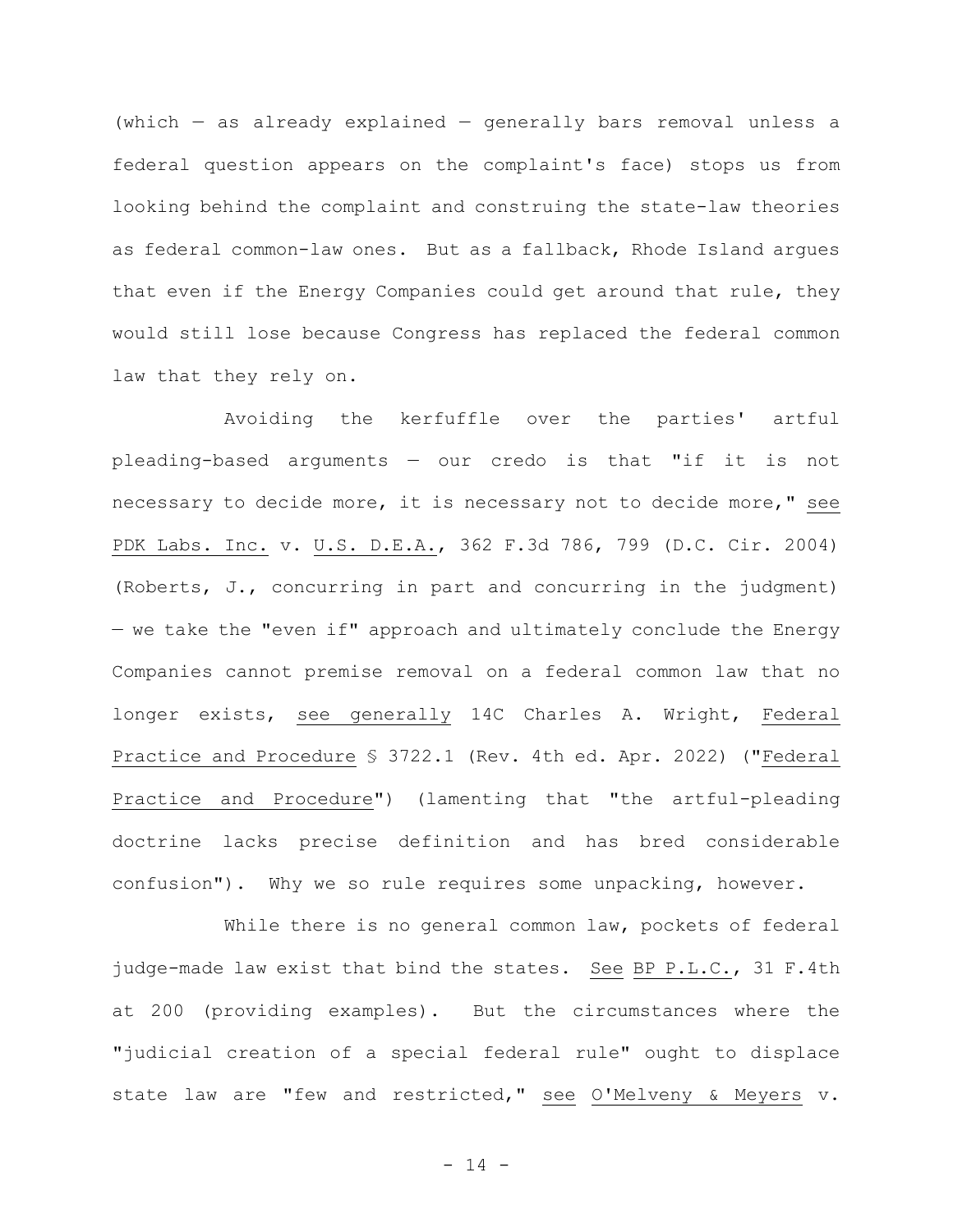F.D.I.C., 512 U.S. 79, 89 (1994) ("O'Melveny") (quotation marks omitted) — limited to those "extraordinary cases," see id., involving both "uniquely federal interests" *and* a "significant conflict . . . between some federal policy or interest and the use of state law," see Boyle v. United Tech. Corp., 487 U.S. 500, 506 (1988) (quotation marks omitted). That makes sense because where federal common law exists, it "preempt[s] and replace[s]" state law, see id. at 504 — which raises sensitive issues of separation of powers and federalism, see Rodriguez v. F.D.I.C., 140 S. Ct. 713, 717 (2020) (underscoring that "[j]udicial lawmaking in the form of federal common law plays a necessarily modest role under a Constitution that vests the federal government's 'legislative Powers' in Congress and reserves most other regulatory authority to the States" (quoting U.S. Const. art. 1,  $\leq 1$ )). Critically as well, the side pushing a theory of federal common law must show a "*specific, concrete* federal policy or interest" with which state law directly conflicts "as a *precondition* for recognition of a federal rule of decision." See O'Melveny, 512 U.S. at 87-88 (emphases added).<sup>7</sup>

The Energy Companies spend a lot of time on the "uniquely federal interests" point, highlighting (for instance) the federal government's special concern with "controlling interstate

<sup>7</sup> Courts use "federal rule of decision" to mean "federal common law," and vice versa. See BP P.L.C., 31 F.4th at 200 n.3.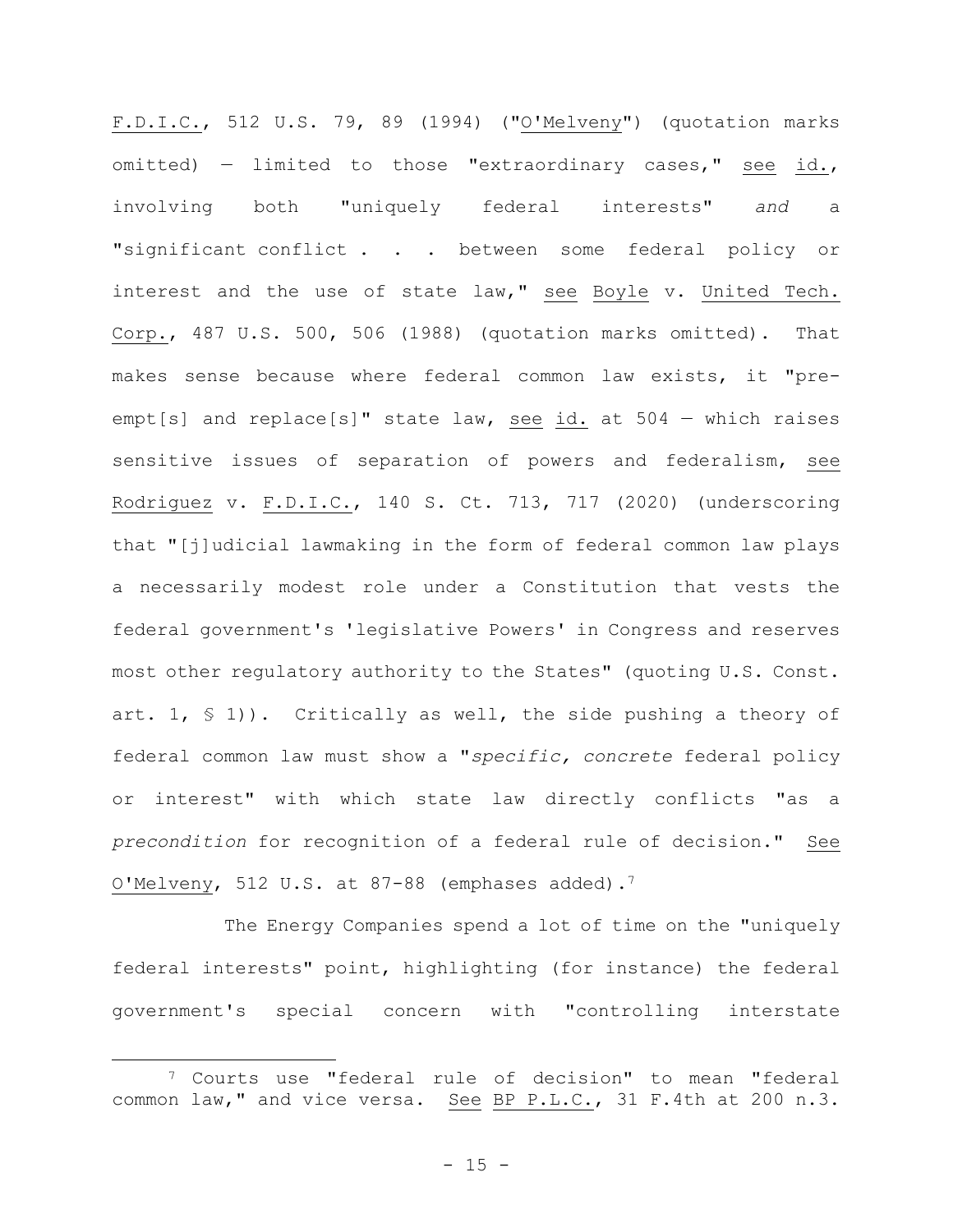pollution, promoting energy independence, and negotiating multilateral treaties addressing global warning"  $-$  interests, they continue, that call for the application of a "uniform federal rule of decision," which makes the case "removable under 28 U.S.C. §§ 1331 and 1441." But even "[a]ssuming" (without granting) that these concerns constitute "uniquely federal interests," see BP P.L.C., 31 F.4th at 202, we — like the Fourth Circuit in BP P.L.C. — find that the Energy Companies (despite being the burden-bearer on the removal issue) never adequately describe how "any significant conflict exist[s] between" these "federal interests" and the state-law claims, which (again) seek to hold them liable for the climate change-related harms they caused by deliberately misrepresenting the dangers they knew would arise from their deceptive hyping of fossil fuels, see id. at 203-04. Not only does this "misstep" raise a waiver problem. See, e.g., Rodríguez v. Mun. of San Juan, 659 F.3d 168, 175-76 (1st Cir. 2011) (discussing how to set an issue up for decision); United States v. Zannino, 895 F.2d 1, 17 (1st Cir. 1990) (doing the same and stressing that "[i]t is not enough merely to mention a possible argument in the most skeletal way, leaving the court to do counsel's work"). It also deals a "fatal" blow to the Energy Companies' bid to base federal-question jurisdiction on federal common law. See BP P.L.C., 31 F.4th at 202 (quoting O'Melveny, 512 U.S. at 88); see Atherton v. F.D.I.C., 519 U.S. 213, 218 (1997)

 $- 16 -$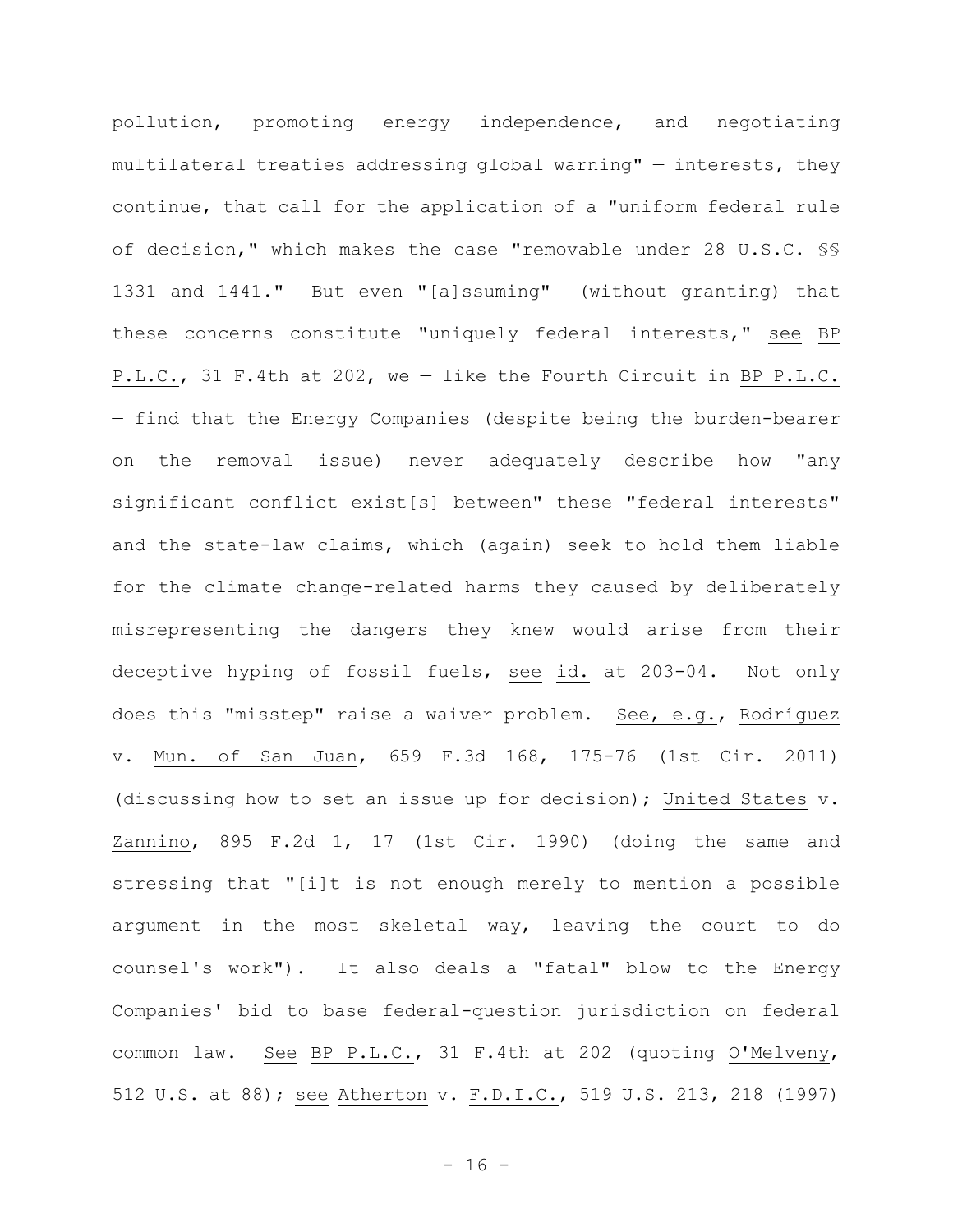(confirming that "the guiding principle is that a significant conflict between some federal policy or interest and the use of state law . . . must first be *specifically shown*" (omission in original, emphasis added, and quoting Wallis v. Pan Am. Petroleum Corp., 384 U.S. 63, 68 (1966))).

To the extent the Energy Companies rely on City of New York v. Chevron Corp., 993 F.3d 81 (2d Cir. 2021), to hint at a conflict between the federal government's relations with foreign countries and the rights of states, they are unable to do so. See BP P.L.C., 31 F.4th at 202-03 (rebuffing a similar suggestion in a similar case); Suncor, 25 F.4th at 1262 (same). City of New York, after all, is distinguishable in at least one key respect. There, unlike here, the government "filed suit in *federal court* in the *first instance*" (relying on diversity jurisdiction) — so the court considered the fossil-fuel producers' "preemption defense on its own terms, not under the heightened standard unique to the removability inquiry." See 993 F.3d at 94 (emphases added). And the court found that its ordinary preemption analysis did not clash with the "fleet of cases" (among them Oakland) recognizing that "anticipated defenses" — including those based on federal common law — could not "singlehandedly create federal-question jurisdiction under 28 U.S.C. § 1331 in light of the well-pleaded complaint rule." See id.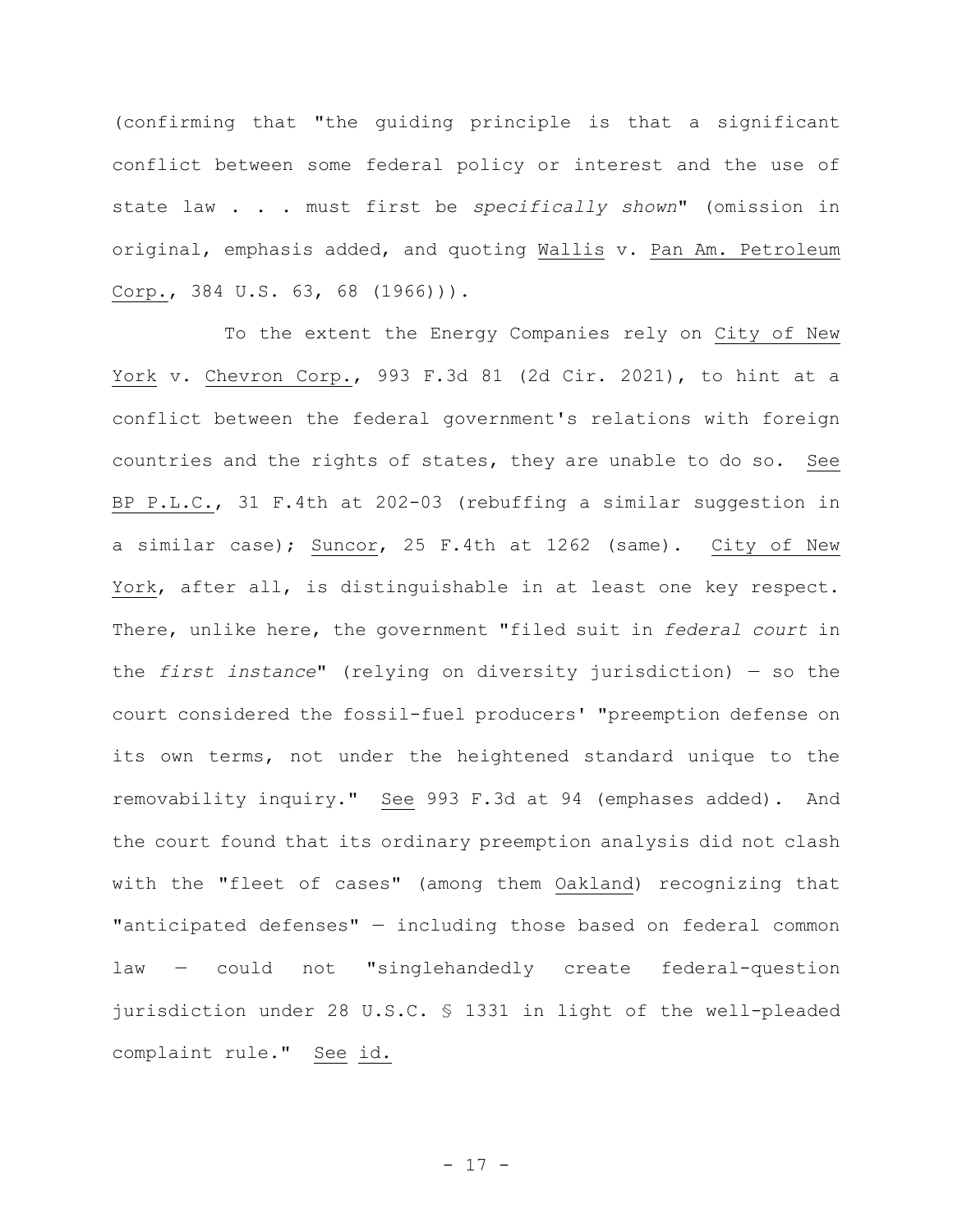Ignoring these problems just for discussion purposes, we still say the Energy Companies fall short. Instead of handling "the threshold inquiry above," they here  $-$  like the energy companies in BP P.L.C. — shine a spotlight on some old Supreme Court cases "that once (or possibly) recognized federal common law in the context of interstate pollution and greenhouse-gas emissions." See 31 F.4th at 204. And from there, they intimate that applying state law in this area would upset our constitutional scheme. Put aside how the federal common law they bring up does not address the type of acts Rhode Island seeks judicial redress for.8 Even accepting the Energy Companies' description of Rhode Island's claims as being "transboundary pollution" claims (again, just for argument's sake), we know that "[w]hen Congress addresses a question previously governed by a decision rested on federal common law . . . the need for such an unusual exercise of lawmaking by federal courts disappears." See Am. Elec. Power Co. v. Connecticut, 564 U.S. 410, 423 (2011) ("AEP") (quoting City of Milwaukee v. Illinois, 451 U.S. 304, 314 (1981)). The Clean Water Act and the Clean Air Act — neither of which Rhode Island invokes

<sup>8</sup> Rhode Island (to repeat) seeks to hold "[d]efendants" liable for their "tortious conduct" that "deliberately and unnecessarily deceived" consumers about the scientific consensus on climate change and its devastating effects, and about the starring role their products play in causing it (quotes taken from the complaint), *not* to regulate greenhouse-gas emissions (Rhode Island challenges no federal contract, permit, regulation, or treaty, for example).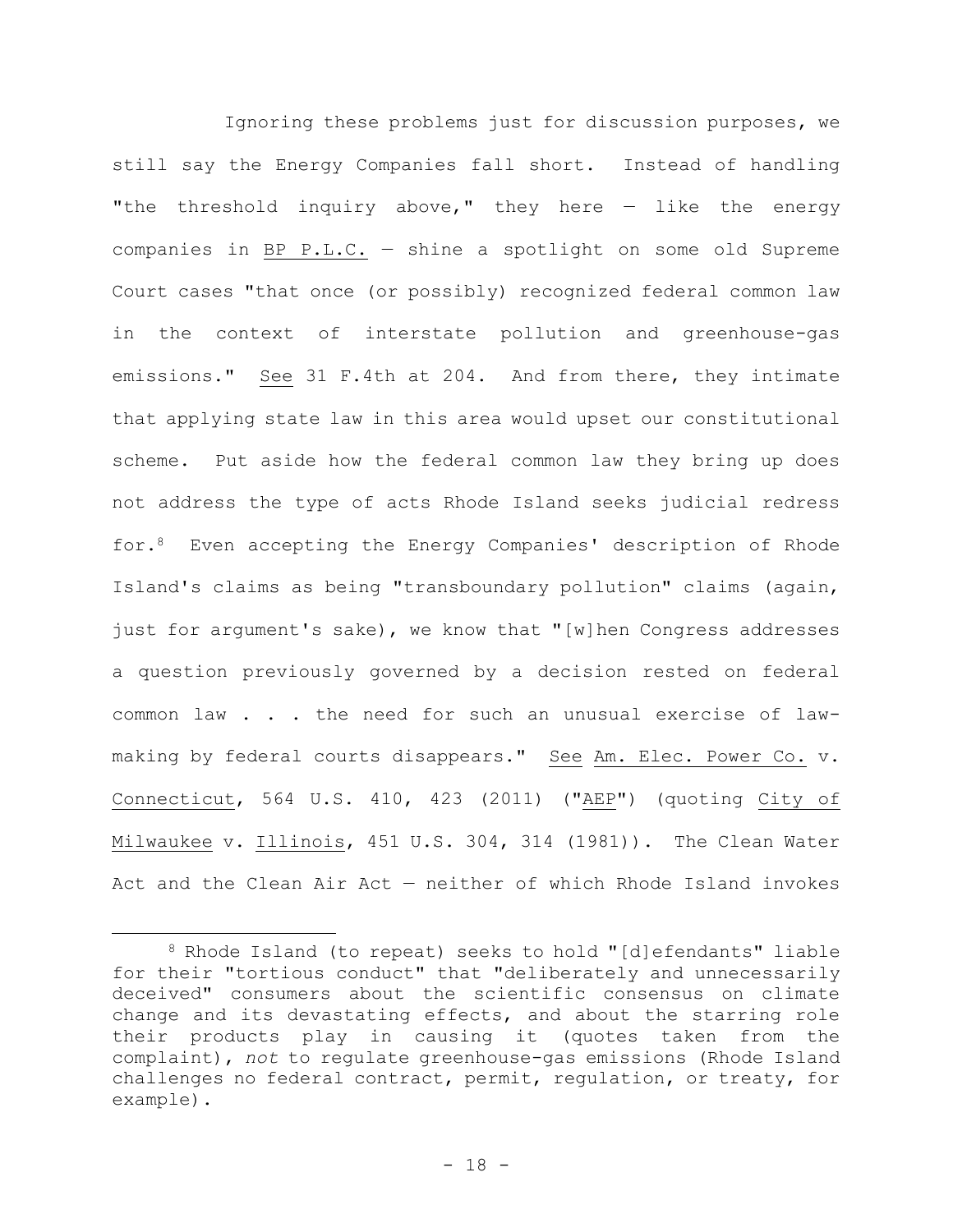— "have statutorily displaced any federal common law that previously existed." See BP P.L.C., 31 F.4th at 207. So we cannot rule that any federal common law controls Rhode Island's claims. See id. at 199, 205-06 (saying that although the energy companies "characterize [the government's] claims as 'interstate-pollution claims' that arise under federal common law," Congress displaced the federal common law of interstate pollution, and it would "def[y] logic" to base removal on a "federal common law claim [that] has been deemed displaced, extinguished, and rendered null by the Supreme Court").<sup>9</sup>

#### *Grable*

The Energy Companies next argue that "[e]ven if" Rhode Island's claims found their origins in state rather than federal law, "removal still would be proper under Grable." Grable, as we signaled a few pages back, requires us to ask if Rhode Island's claims fall into the very rare class that (1) necessarily raise a

<sup>&</sup>lt;sup>9</sup> Interestingly – and we think tellingly – some of the Energy Companies successfully argued in another case that "the Clean Air Act *displaces* any federal common law claims potentially arising from greenhouse[-]gas emissions" (excess capitalization omitted but emphasis added). See Answering Brief of ExxonMobil et al. at 61, Native Village of Kivalina v. ExxonMobil Corp., 696 F.3d 849 (9th Cir. 2012) ("Kivalina") (No. 09-17490), 2010 WL 3299982, at \*61. "Displacement of the federal common law does not leave those injured by air pollution without a remedy," wrote a concurring Kivalina panelist, because "[o]nce federal common law is displaced, state nuisance law becomes an available option to the extent it is not preempted by federal law." See Kivalina, 696 F.3d at 866 (Pro, D.J., concurring) (citing AEP, 564 U.S. at 429).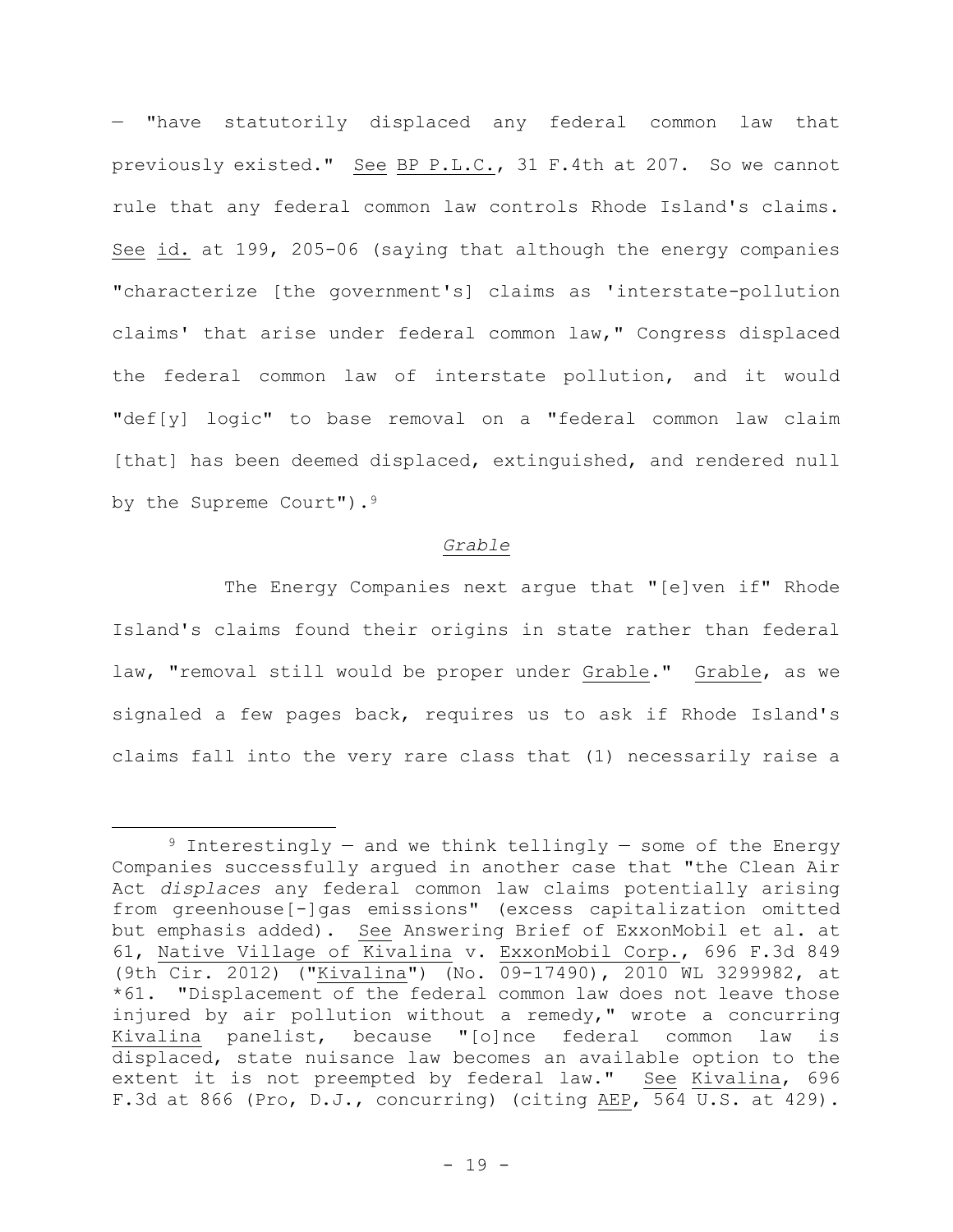federal issue that is (2) truly disputed and (3) substantial and that (4) a federal court can decide without upsetting the balance between state and federal judiciaries. See Gunn v. Minton, 568 U.S. 251, 258 (2013) (discussing Grable). Just like other circuits in comparable cases, see San Mateo, 2022 WL 1151275, at \*4-6; BP P.L.C., 31 F.4th at 208-15, we answer no.

We begin and end at prong (1), the necessarily-raised prong — which the Energy Companies can satisfy only if a federal issue "is a *necessary* element of one of the well-pleaded state claims" in Rhode Island's complaint. See Franchise Tax Bd., 463 U.S. at 13 (emphasis added); see also Gunn, 568 U.S. at 258 (stressing that jurisdiction lies under Grable only if "all four" prongs "are met"). The best way to wrap one's mind around this prong is to consider what happened in Grable. The IRS seized and sold Grable's real property to satisfy a tax lien. See 545 U.S. at 310. Grable challenged the sale via a quiet-title suit in state court, calling the buyer's title invalid because the IRS had not complied with federal notice requirements. Id. at 311. The buyer removed the case to federal court. Id. The only disputed issue concerned whether Grable got "notice within the meaning of the *federal statute*." See id. at 315 (emphasis added). And the Supreme Court held that such a claim "arises under" federal law because (among other things) there was *nothing* in the suit but *federal law*: state law provided the remedy, a declaration of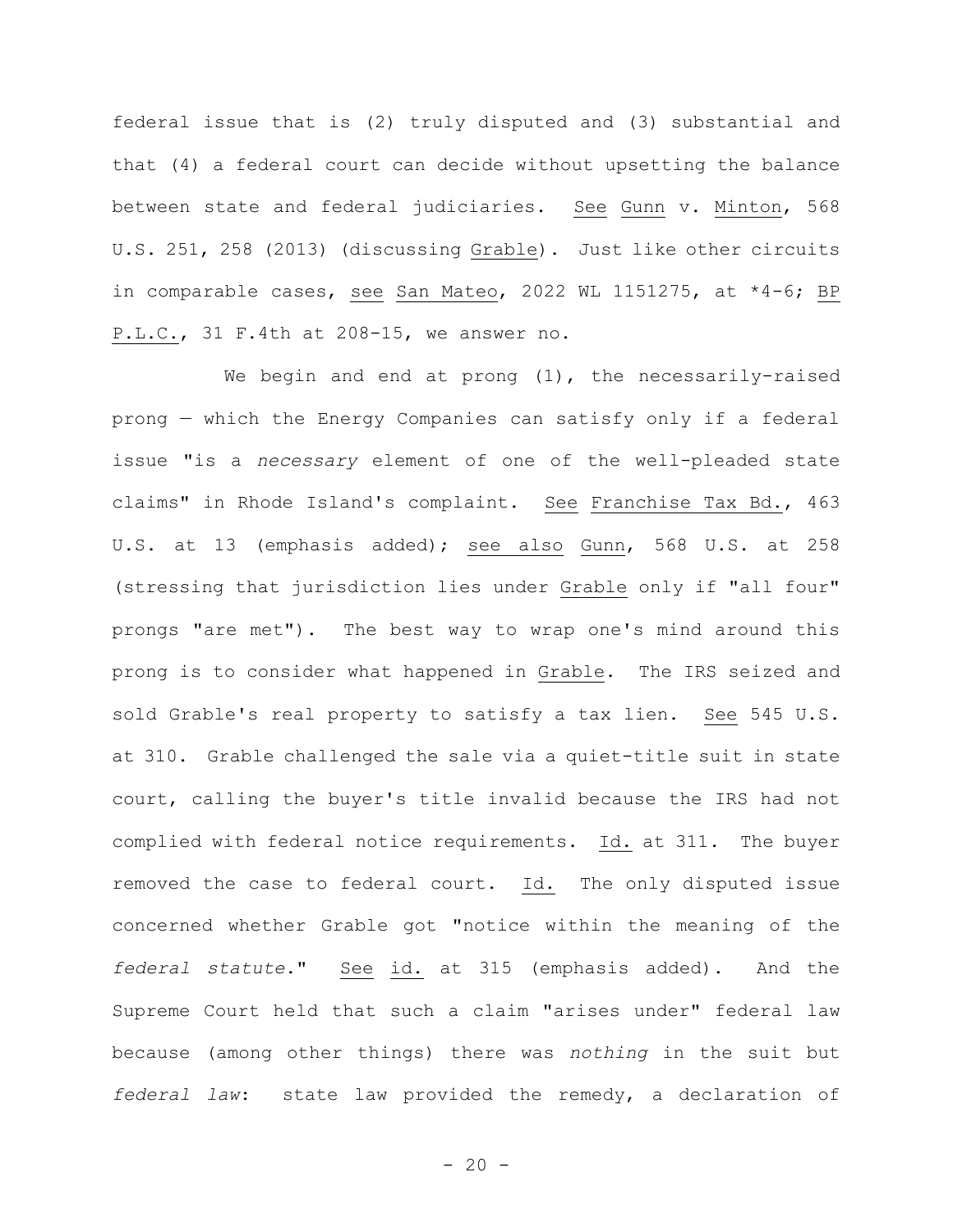ownership — but ownership could not be decided without deciding if the federal government respected *federal* legal demands. See id. In other words, "[d]eciding an issue of federal law was *inescapable*." Hartland Lakeside Joint No. 3 Sch. Dist. v. WEA Ins. Corp., 756 F.3d 1032, 1035 (7th Cir. 2014) (emphasis added). Importantly too, "the national government itself was vitally concerned about the outcome; an adverse decision could undercut its ability to collect taxes." See id.

Nothing at all similar is involved here. True, the Energy Companies say that Rhode Island's claims are "bound up with," "implicate," or "seek[] to replace" various "federal interests" — including energy policy, economic policy, environmental regulation, national security, and foreign affairs. But faced with comparable arguments, cases akin to this one flatly reject the idea that federal law is an *essential element* to the kind of classic state-law claims Rhode Island raises — claims, as we keep saying, that accuse the Energy Companies of contributing to climate change that (per the complaint) is wreaking havoc on the state's infrastructure and coastal communities. See San Mateo, 2022 WL 1151275, at \*5; BP P.L.C., 31 F.4th at 208-15. To paraphrase these courts: none of Rhode Island's claims has as an element a violation of federal law; the Energy Companies pinpoint no specific federal issue that must necessarily be decided for Rhode Island to win its case; and their speaking about federal law

- 21 -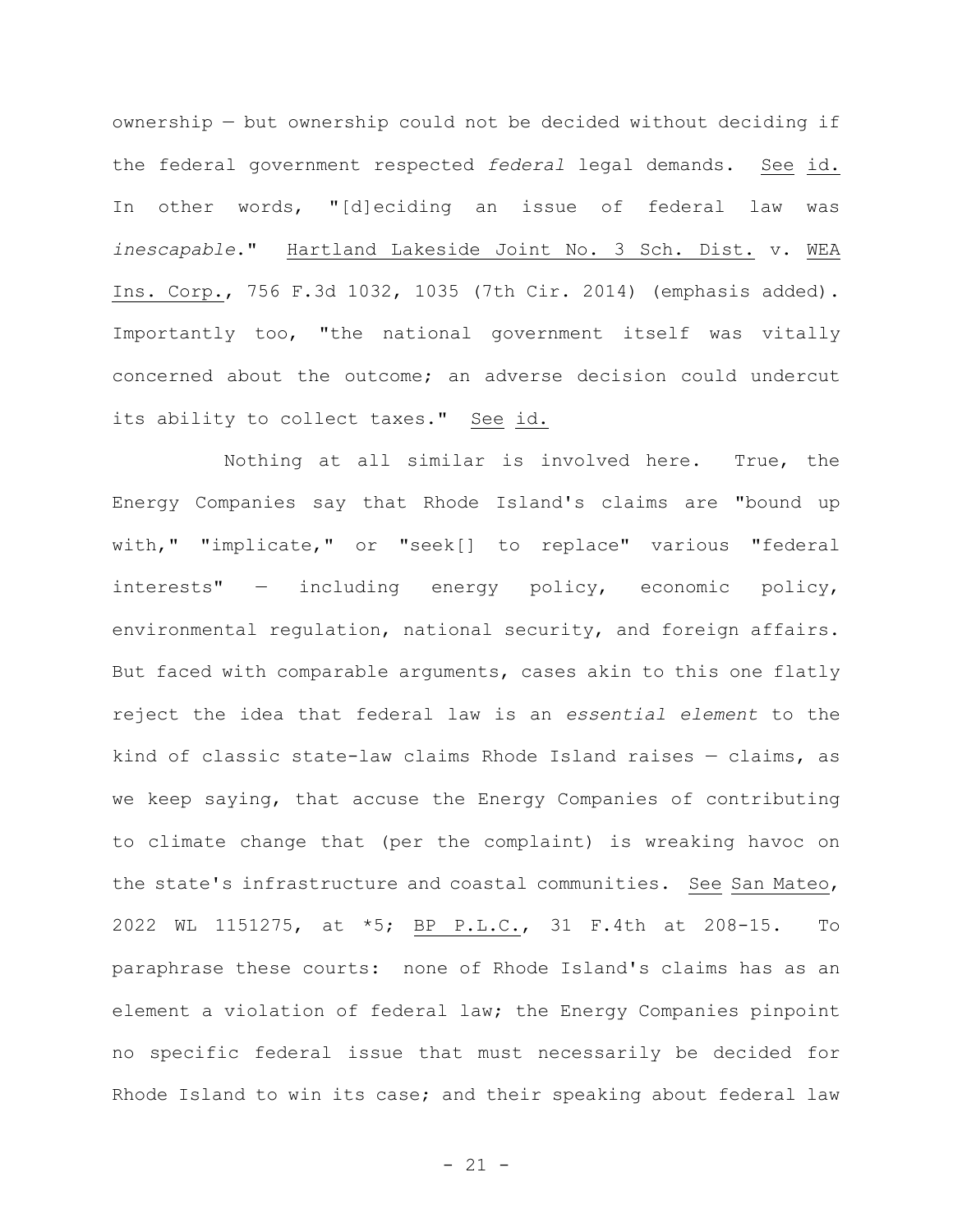or federal concerns in the most generalized way is not enough for Grable purposes. See San Mateo, 2022 WL 1151275, at \*5; BP P.L.C., 31 F.4th 208-15. Hence Rhode Island's state-law claims — like those in San Mateo and BP P.L.C.  $-$  are not among the rare few that "can[] be squeezed into the slim category Grable exemplifies." See Empire Healthchoice, 547 U.S. at 701.

# *Complete Preemption*

As intimated above, Congress can pass a statute so broad that any complaint raising claims in that area is necessarily federal in nature and so is removable to federal court. See, e.g., Beneficial, 539 U.S. at 8. "Complete preemption," we must say (echoing a circuit relative of ours) "is 'a doctrine only a judge could love'" — "and one only judges could confusingly name." See Loffredo v. Daimler AG, 500 F. App'x 491, 495 (6th Cir. 2012) (quoting Bartholet v. Reishauer A.G. (Zurich), 953 F.2d 1073, 1075 (7th Cir. 1992)). "More productively thought of as a jurisdictional rather than a preemptive rule, complete preemption amounts to an exception to the well-pleaded complaint rule that converts a state-law claim . . . into a federal claim." Id.

Invoking this doctrine, the Energy Companies contend that the Clean Air Act completely preempts Rhode Island's claims and thus authorizes removal. So having ruled above "that the federal common law does not completely preempt the state-law claims, we now consider whether the federal act that displaced the

 $- 22 -$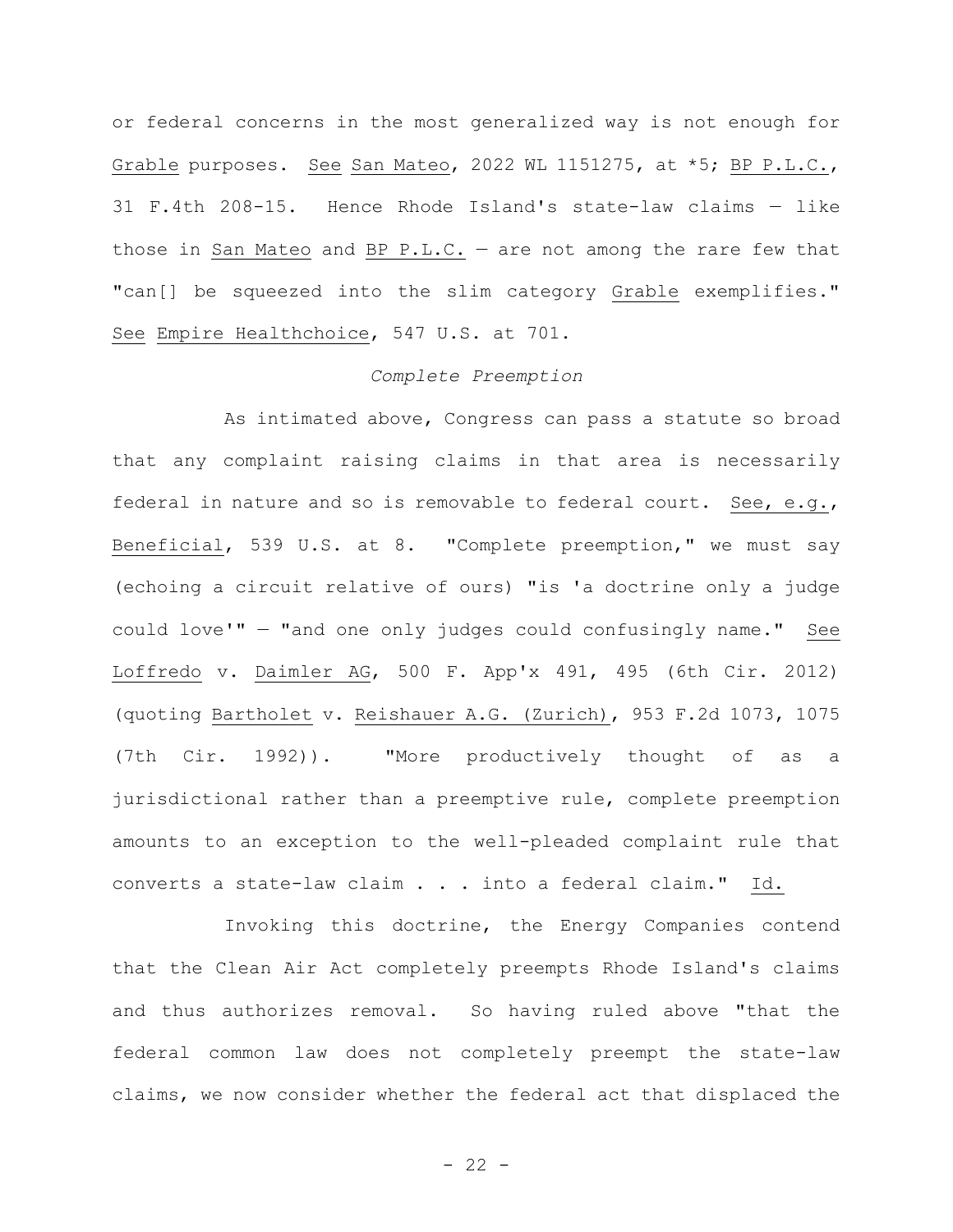federal common law  $-$  the [Clean Air Act]  $-$  completely preempts them." See Suncor, 25 F.4th at 1263. No circuit to consider the kind of argument the Energy Companies press here has accepted it. See San Mateo, 2022 WL 1151275, at \*6; BP P.L.C., 31 F.4th at 215- 17; Suncor, 25 F.4th 1263-65. And we will not be the first.

"[T]he Clean Air Act is not one of the three statutes that the Supreme Court has determined has extraordinary preemptive force."10 See San Mateo, 2022 WL 1151275, at \*6 (quoting Oakland, 969 F.3d at 907); BP P.L.C., 31 F.4th at 215; Suncor, 25 F.4th at 1257. Also — and as noted previously — complete preemption requires that defendants show Congress *clearly intended* to supersede state authority. See, e.g., Metro. Life, 481 U.S. at 65-66. But the Clean Air Act says that "pollution prevention . . . and air pollution control at its source is the primary responsibility of *States and local governments*." See 42 U.S.C. § 7401(a)(3) (emphasis added); see also BP P.L.C., 31 F.4th at 215; Oakland, 969 F.3d at 908. And the Act has *two* "savings clauses" that expressly preserve non-Clean Air Act claims. See BP P.L.C., 31 F.4th at 216 (discussing "savings clauses that preserve state and local governments' legal right to impose standards and limitations on air pollution that are stricter than national

<sup>10</sup> Recall our earlier footnoted comments about the National Bank Act, the Employee Retirement Income Security Act, and the Labor Management Relations Act.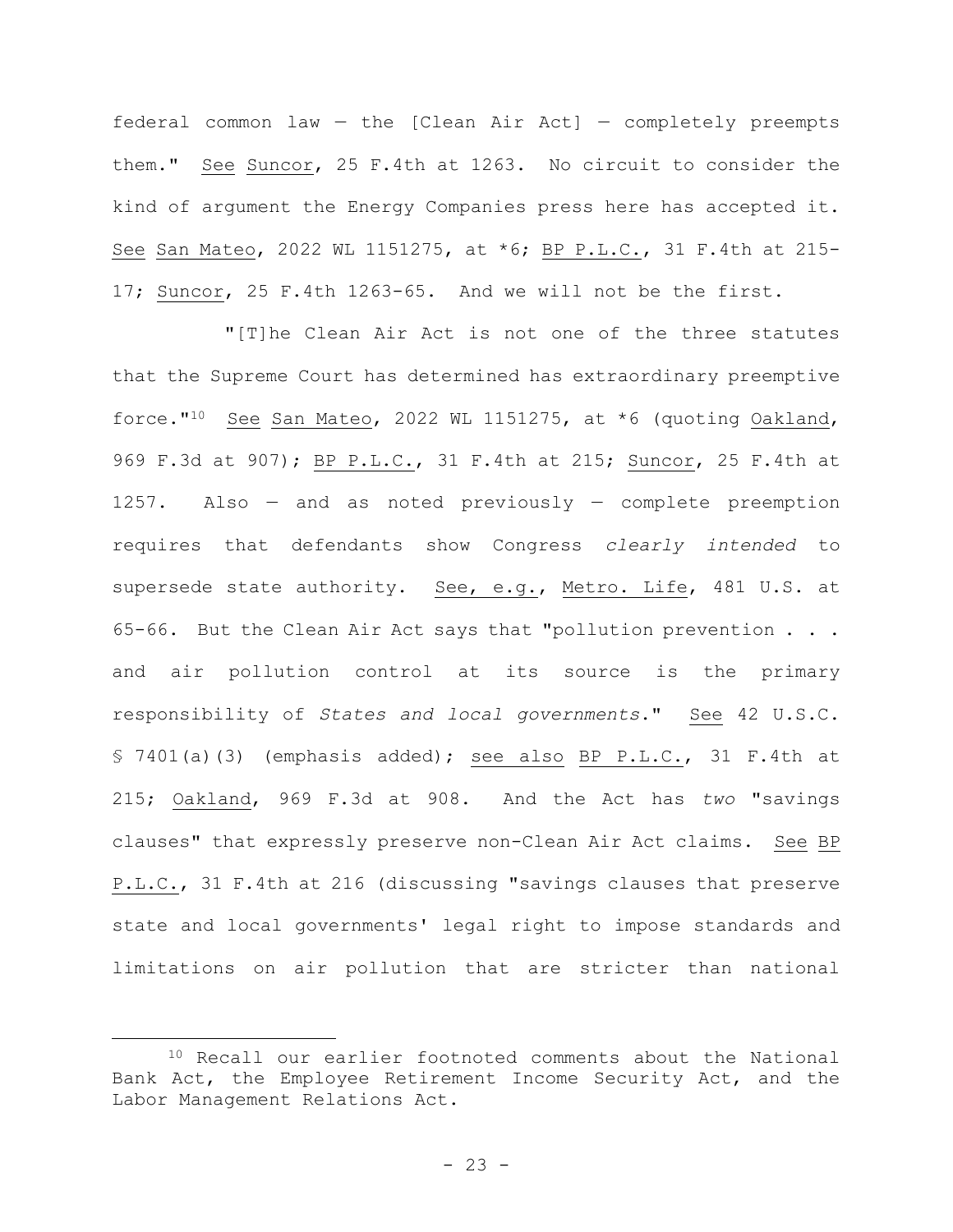requirements"); see also Oakland, 969 F.3d at 907-08 (noting that the Act "preserves state-law causes of action pursuant to a saving clause" that "'makes clear that states retain the right to "adopt or enforce" common law standards that apply to emissions' and preserves '[s]tate common law standards . . . against preemption'" (discussing 42 U.S.C. § 7416, and quoting Merrick v. Diageo Ams. Supply, Inc., 805 F.3d 685, 690, 691 (6th Cir. 2015), which cites in turn W. Va. Univ. Hosp., Inc. v. Casey, 499 U.S. 83, 98 (1991))). All of which takes complete preemption off the table. See Suncor, 25 F.4th at 1263; accord BP P.L.C., 31 F.4th at 215-17; Oakland, 969 F.3d at 907-08. If more were needed, another prerequisite of complete preemption  $-$  do not forget  $-$  is that a statute supplies a federal cause of action to replace the state claim. See, e.g., Beneficial, 539 U.S. at 9; López-Muñoz, 754 F.3d at 5 (commenting that Supreme Court opinions "finding complete preemption share a common denominator: exclusive federal regulation of the subject matter of the asserted state claim, coupled with a federal cause of action for wrongs of the same type"). Accordingly then, the Clean Air Act's not providing an "exclusive federal cause of action for suits against private polluters" makes complete preemption a nonstarter too. See Suncor, 25 F.4th at 1263; accord BP P.L.C., 31 F.4th 215-17; Oakland, 969 F.3d at 907-08.<sup>11</sup>

<sup>&</sup>lt;sup>11</sup> The Energy Companies make much of a Clean Air Act provision that lets states initiate federal-court challenges to actions by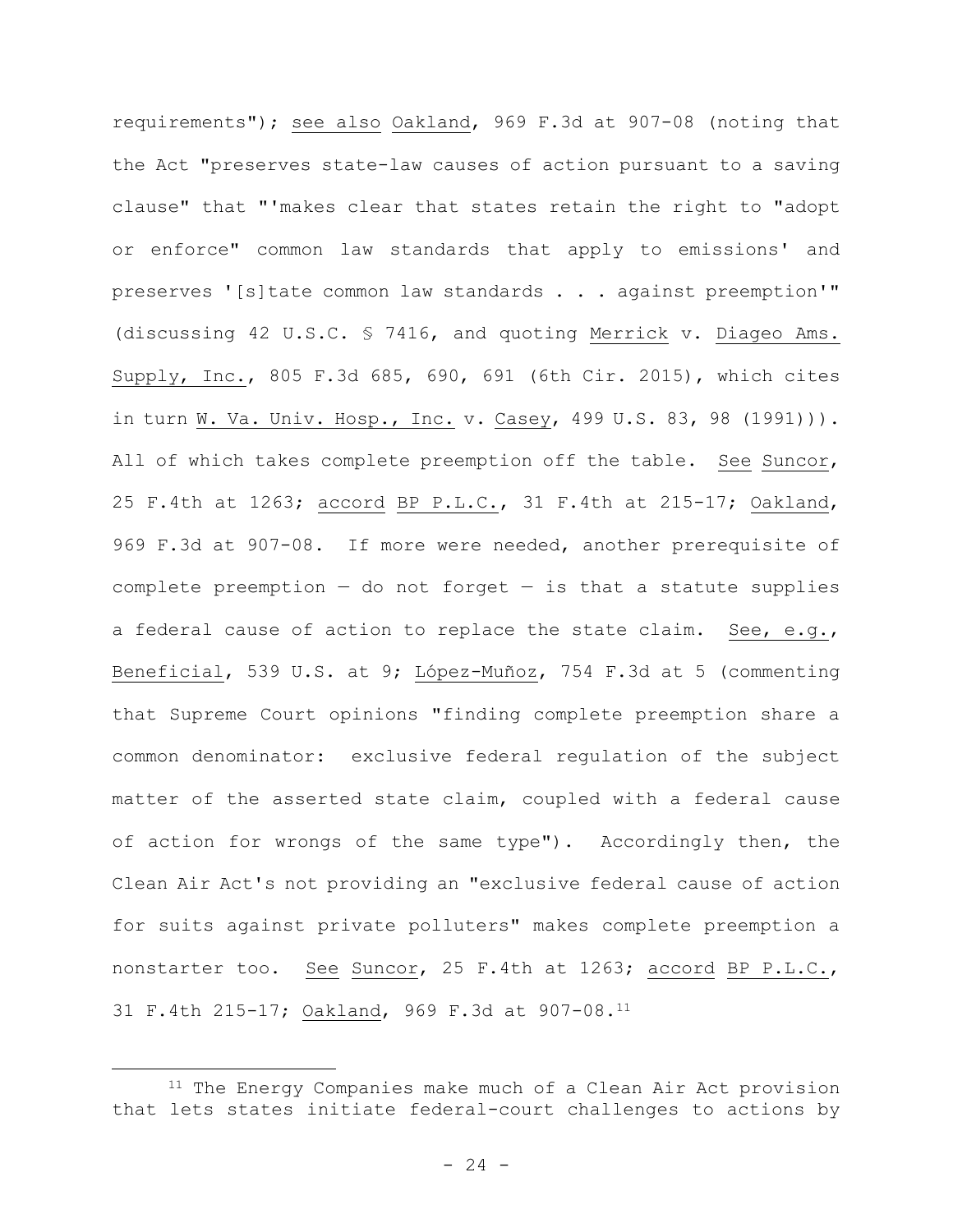## *Federal Enclave*

Federal courts have federal-question jurisdiction over tort claims arising on federal enclaves. See, e.g., BP P.L.C., 31 F.4th at 217-18; Suncor, 25 F.4th at 1271. Rhode Island's complaint, however, specifically avoids seeking relief for damages to any federal lands in the Ocean State.<sup>12</sup> Faced with this reality, the Energy Companies claim that a big chunk of their "operative activities occurred on federal land" — like at the "Elk Hills Naval Petroleum Reserve" in California. See generally BP P.L.C., 31 F.4th at 217 (stating that "naval installations are generally considered federal enclaves"). The problem for them, though, is that "[t]he doctrine of federal enclave jurisdiction generally requires that *all* pertinent events t[ake] place on a federal enclave." See Suncor, 25 F.4th at 1271 (alterations by the Suncor Court and quotations omitted). And some of the pertinent events — *e.g.*, the Energy Companies' deceptive marketing and Rhode Island's injuries — occurred *outside* federal enclaves. See BP

the Environmental Protection Agency regarding nationwide emissions. But that section has nothing to do with Rhode Island's claims here, which (once again) concern the Energy Companies' deceptive promotion of damaging fossil-fuel products. See BP P.L.C., 31 F.4th at 215-17 (rejecting a similar completepreemption argument); Suncor, 25 F.4th at 1264-65 (ditto); Oakland, 969 F.3d at 908 (ditto again).

<sup>12</sup> "Ocean State" is a nickname of Rhode Island. "Little Rhody" is another. See "List of U.S. state and territory nicknames," Wikipedia, https://en.wikipedia.org/wiki/List of U.S. state and territory nicknames.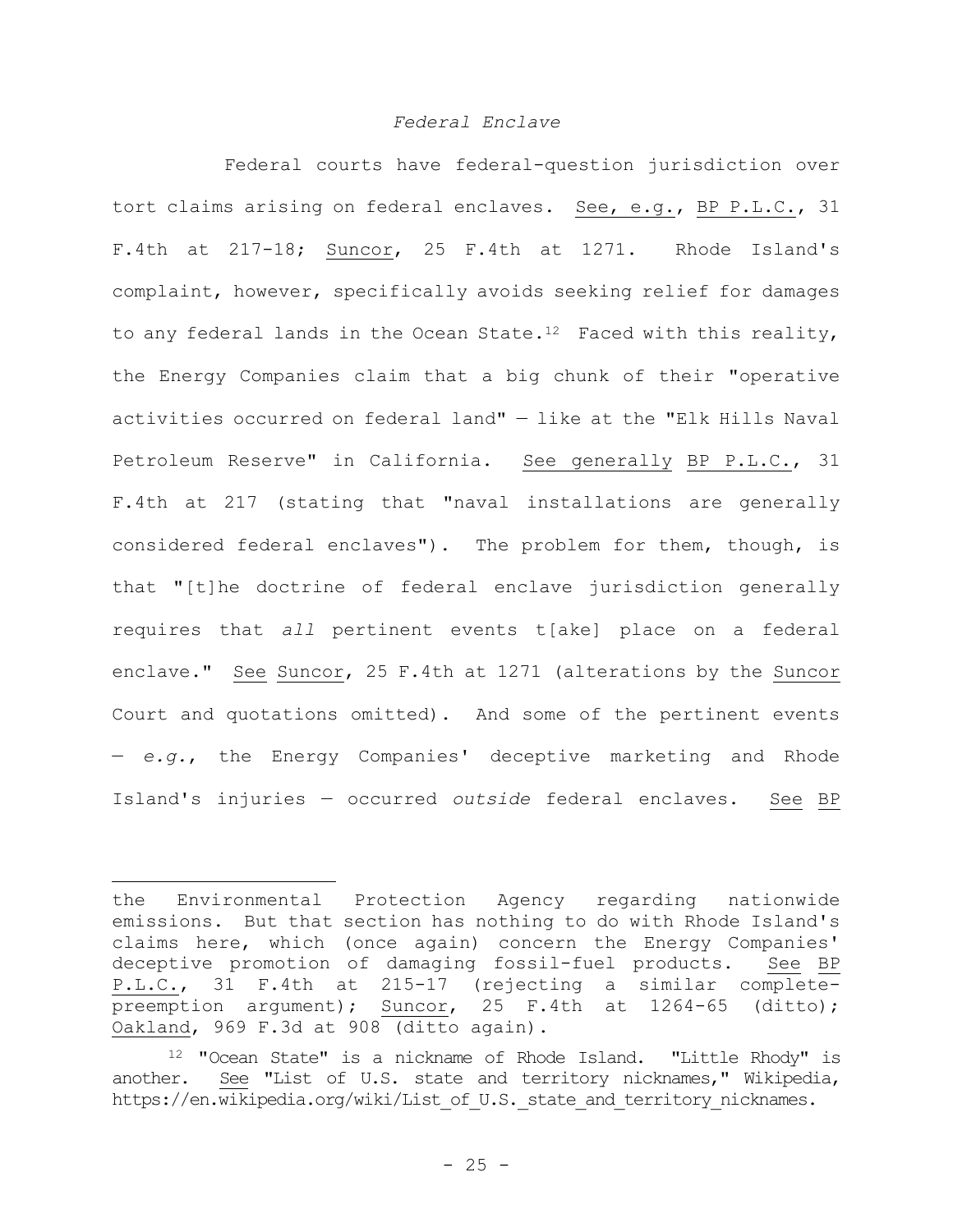P.L.C., 31 F.4th at 217-18 (explaining that "federal-question jurisdiction is not conferred merely because *some* of Defendants' activities occurred on military installations"); see also San Mateo, 2022 WL 1151275, at  $*8$  (finding that "[t]he connection between conduct on federal enclaves and the Counties' alleged injuries is too attenuated and remote to establish that the Counties' cause of action is governed by federal law applicable to any federal enclave"). Enough said about that issue.

## **OCSLA Jurisdiction**

Pointing to their "substantial" activities on the outer continent shelf ("OCS") — they say "the five" biggest "operators" there since the mid-1990s "have included at least three entities among the [Energy Companies] here (or a predecessor) or one of their subsidiaries" — the Energy Companies also maintain that federal jurisdiction exists under OCSLA.13 That statute extends such jurisdiction to "cases and controversies arising out of, or *in connection with*[,] . . . any operation conducted on the [OCS] which involves exploration, development, or production of . . . minerals." 43 U.S.C. § 1349(b)(1) (emphasis added). The italicized phrase — "in connection with" — bears directly on this case. Our circuit (as the parties seem to agree) has not yet

<sup>&</sup>lt;sup>13</sup> The OCS includes the seabed and natural resources lying "3 miles to 200 miles off the United States coast." See Ctr. For Biological Diversity v. U.S. Dep't of Interior, 563 F.3d 466, 472, (D.C. Cir. 2009); see also 43 U.S.C. §§ 1301(a), 1331(a).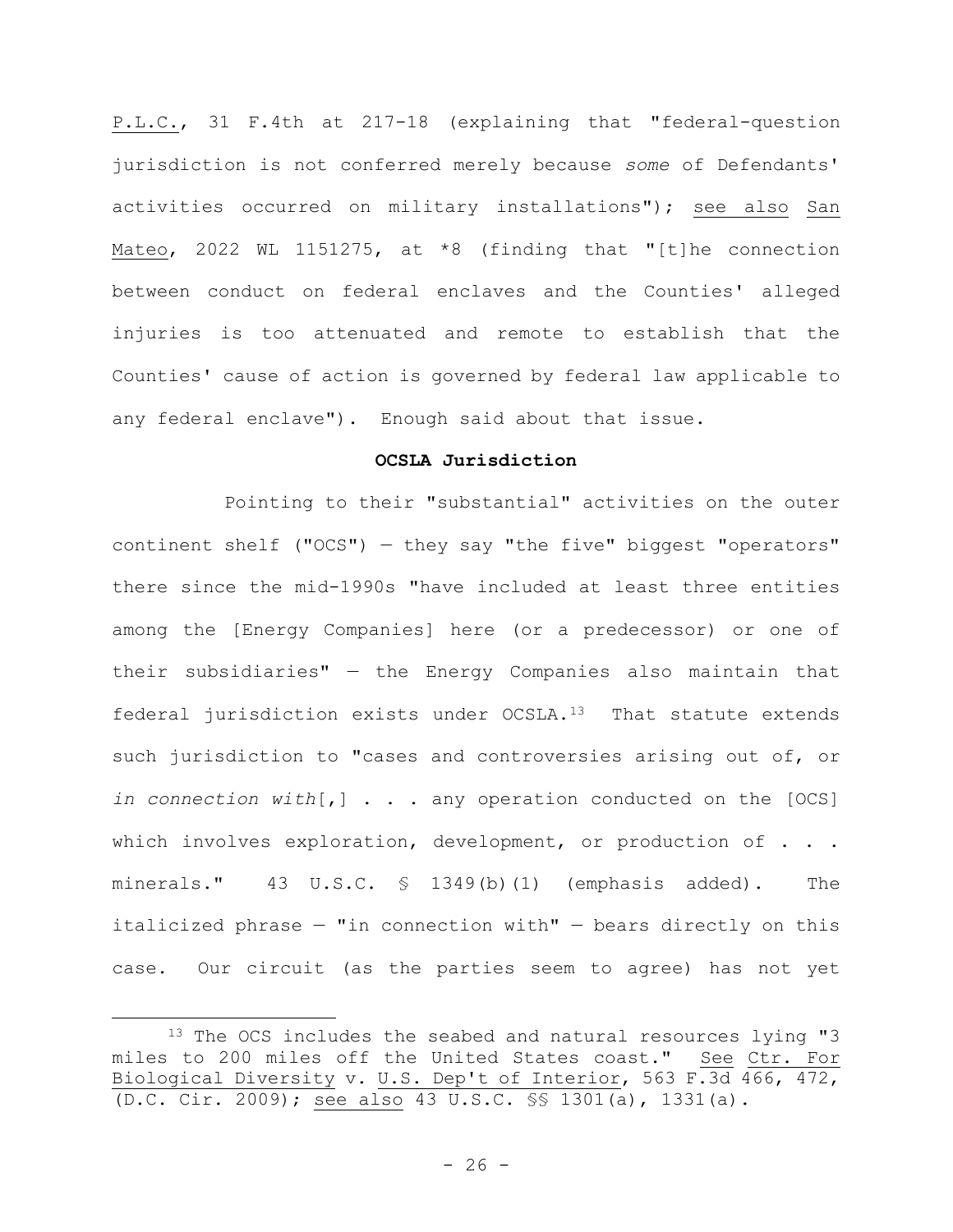addressed that phrase's meaning. Which explains why the Energy Companies rely big time on cases from the Fifth Circuit that have.<sup>14</sup>

OCSLA jurisdiction exists, says the Fifth Circuit, if "(1) the activities that caused the injury constituted an 'operation' 'conducted on the [OCS]' that involved the exploration and production of minerals, and (2) the case 'arises out of, or in connection with' the operation," In re Deepwater Horizon, 745 F.3d 157, 163 (5th Cir. 2014) ("Deepwater") (quoting OCSLA) — a "jurisdictional test" intended "to cover a '"wide range of activity occurring beyond the territorial waters of the states,"'" Suncor, 25 F.4th at 1272 (quoting Barker v. Hercules Offshore, Inc., 713 F.3d 208, 213 (5th Cir. 2013), in turn quoting Texaco Expl. & Prod., Inc. v. AmClyde Engineered Prods. Co., 448 F.3d 760, 768 (5th Cir. 2006), amended on reh'g, 453 F.3d 652 (5th Cir. 2006)); accord BP P.L.C., 31 F.4th at 219-20. Though the Energy Companies argue otherwise, the test's "second prong" — the only prong in dispute — might require "'a but-for connection.'" See Suncor, 25 F.4th at 1272 (quoting Deepwater, 745 F.3d at 163); accord BP P.L.C., 31 F.4th at 220 ("declin[ing] to disrupt th[e] settled and sensible trend" of cases holding that "'arise out of, or in connection with' under the OCSLA . . . imposes a but-for relationship between a party's case and operations on the OCS").

- 27 -

<sup>14</sup> The Fifth Circuit is quite familiar with OCSLA, apparently.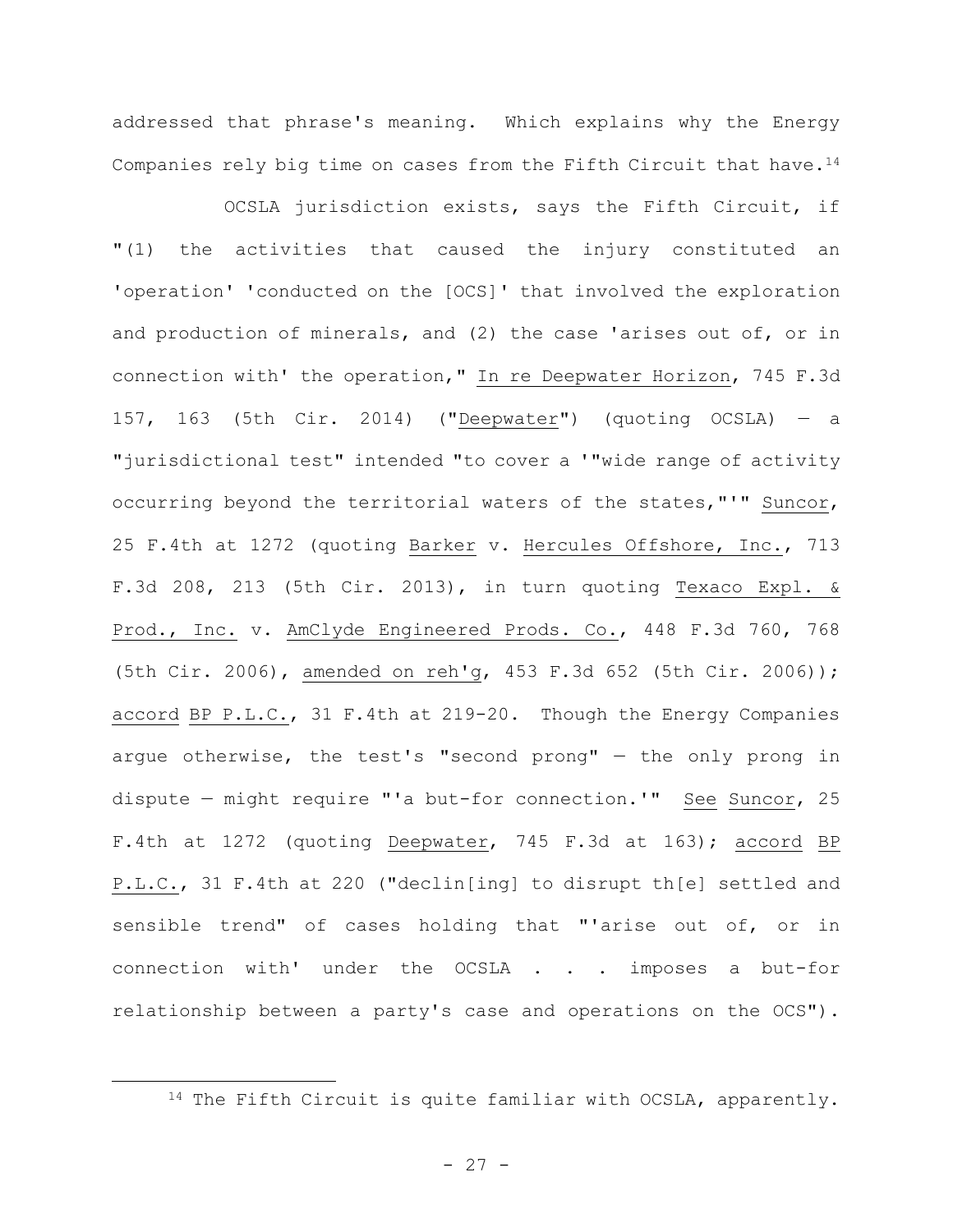Cf. generally Maracich v. Spears, 570 U.S. 48, 60 (2013) (noting that "[t]he phrase 'in connection with' provides little guidance without a limiting principle").<sup>15</sup> We say "might" because the Ninth Circuit holds "that the language of § 1349(b), 'aris[e] out of, or in connection with,' does not *necessarily* require but-for causation." See San Mateo, 2022 WL 1151275, at \*10 (emphasis added). But we need not wrestle the but-for-causation issue to the ground today. And that is because "[d]espite [the] different approach[es] to construing § 1349(b), our sister circuits' application of § 1349(b) leads to a materially similar result," see id. — as we now explain.

Cases finding OCSLA jurisdiction involve "either . . . a direct physical connection to an OCS operation (collision, death, personal injury, loss of wildlife, toxic exposure) or a contract or property dispute directly related to [that] operation." See id. (quoting Suncor, 25 F.4th at 1273 (stockpiling cases)). The "core" of Rhode Island's suit concerns how the Energy Companies "knew what fossil fuels were doing to the environment and continued

<sup>15</sup> Arquing against the but-for standard, the Energy Companies hype Ford Motor Co. v. Montana Eighth Judicial District Court, 141 S. Ct. 1017 (2021). Ford Motor Co. held that the "requirement of a 'connection' between a plaintiff's suit and a defendant's activities" for a court to exercise personal jurisdiction is not the same as but-for causation. See id. at 1026. Like the Ninth Circuit, however, "we are skeptical that Ford Motor Co.'s interpretation of judicial rules delineating the scope of a court's specific personal jurisdiction is pertinent in this different statutory context." See San Mateo, 2022 WL 1151275, at \*10.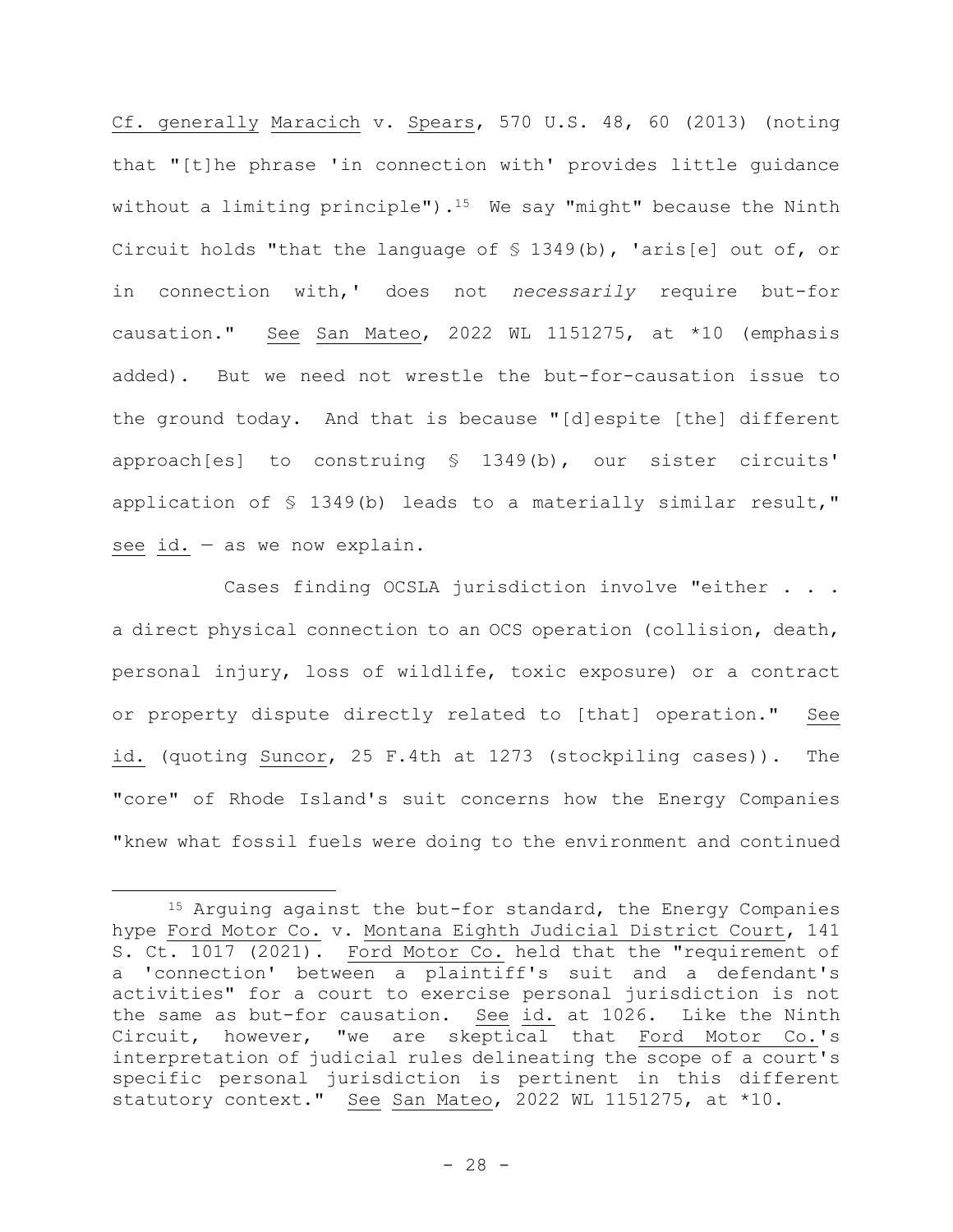to sell them anyway, all while misleading consumers about the true impact of the products." See Shell Oil, 979 F.3d at 54. The Energy Companies talk up how "extensive [their] OCS operations" are. That may be. But Rhode Island's claims concern their "overall conduct, not whatever unknown fraction of their fossil fuels was produced on the OCS." See Bd. of Cty. Comm'rs of Boulder Cty. v. Suncor Energy (U.S.A.) Inc., 405 F. Supp. 3d 947, 979 (D. Colo. 2019).16 And just because the Energy Companies' have "extensive OCS operations" does not mean that Rhode Island's claims satisfy OCSLA's in-connection-with benchmark. If it did then *any* suit against fossil-fuel companies regarding *any* adverse impact linked to their products would trigger OCSLA federal jurisdiction because (to quote Rhode Island's latest brief) "a significant portion" of the oil and gas we use comes from the OCS — a consequence too absurd to be attributed to Congress. See generally Sheridan v. United States, 487 U.S. 392, 402 n.7 (1988) (explaining that "courts should strive to avoid attributing absurd designs to Congress"). Anyhow, Rhode Island's allegations "do not refer to actions taken on the [OCS]." See San Mateo, 2022 WL 1151275, at \*11. Ergo, the Energy Companies have not shown that Rhode Island's "tort claims 'aris[e] out of'" or are "'in connection with' [their]

<sup>&</sup>lt;sup>16</sup> That is the decision the Tenth Circuit affirmed in Suncor.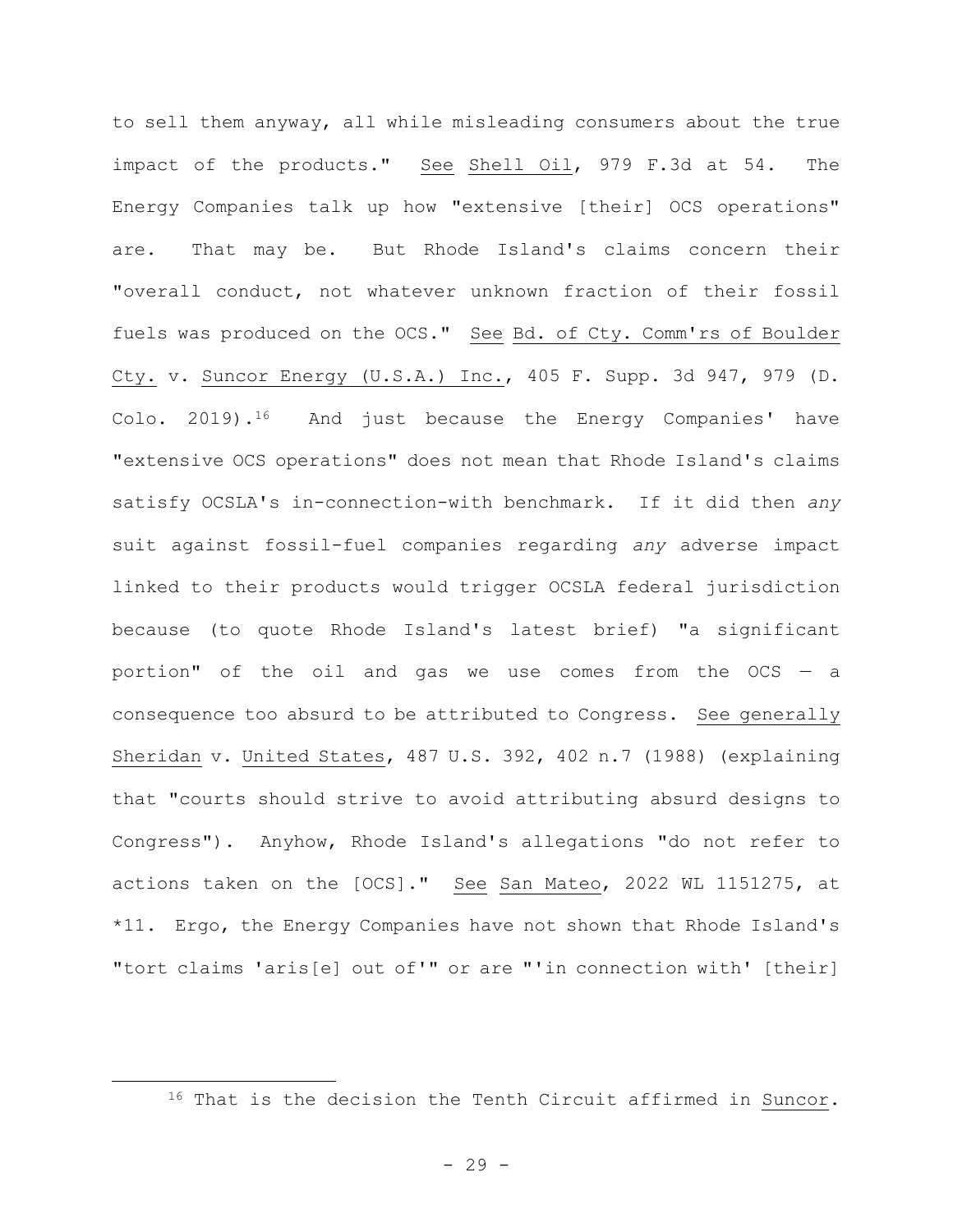operations on the [OCS] for purposes of" OCSLA jurisdiction. See id.

Pulling out all the stops, the Energy Companies write that "OCSLA jurisdiction is also proper for the additional and independent reason that the relief [Rhode Island] seeks would" present an obstacle to "the efficient exploitation of the minerals from the OCS" — thus jeopardizing "the continued scope and viability of [their] OCS operations and the federal OCS leasing program as a whole." Their theory is that a large monetary judgment against them "would inevitably deter" OCS operations. But like the Tenth Circuit, we fail "to see how such a prospective theory of negative economic incentives — flowing from a lawsuit that does not directly attack OCS exploration, resource development, or leases — is anything other than contingent and speculative." See Suncor, 25 F.4th at 1275. And "contingent and speculative" do not suffice for OCSLA jurisdiction purposes. See id.; accord BP P.L.C., 31 F.4th at 222.

# **Admiralty Jurisdiction**

The Energy Companies also think they can get the case into federal court under admiralty jurisdiction because (to quote their brief) "fossil-fuel extraction occurs on vessels engaged in maritime commerce." We think not, however.

The Constitution extends federal jurisdiction to "admiralty and maritime" cases. See U.S. Const., art. III, § 2,

 $- 30 -$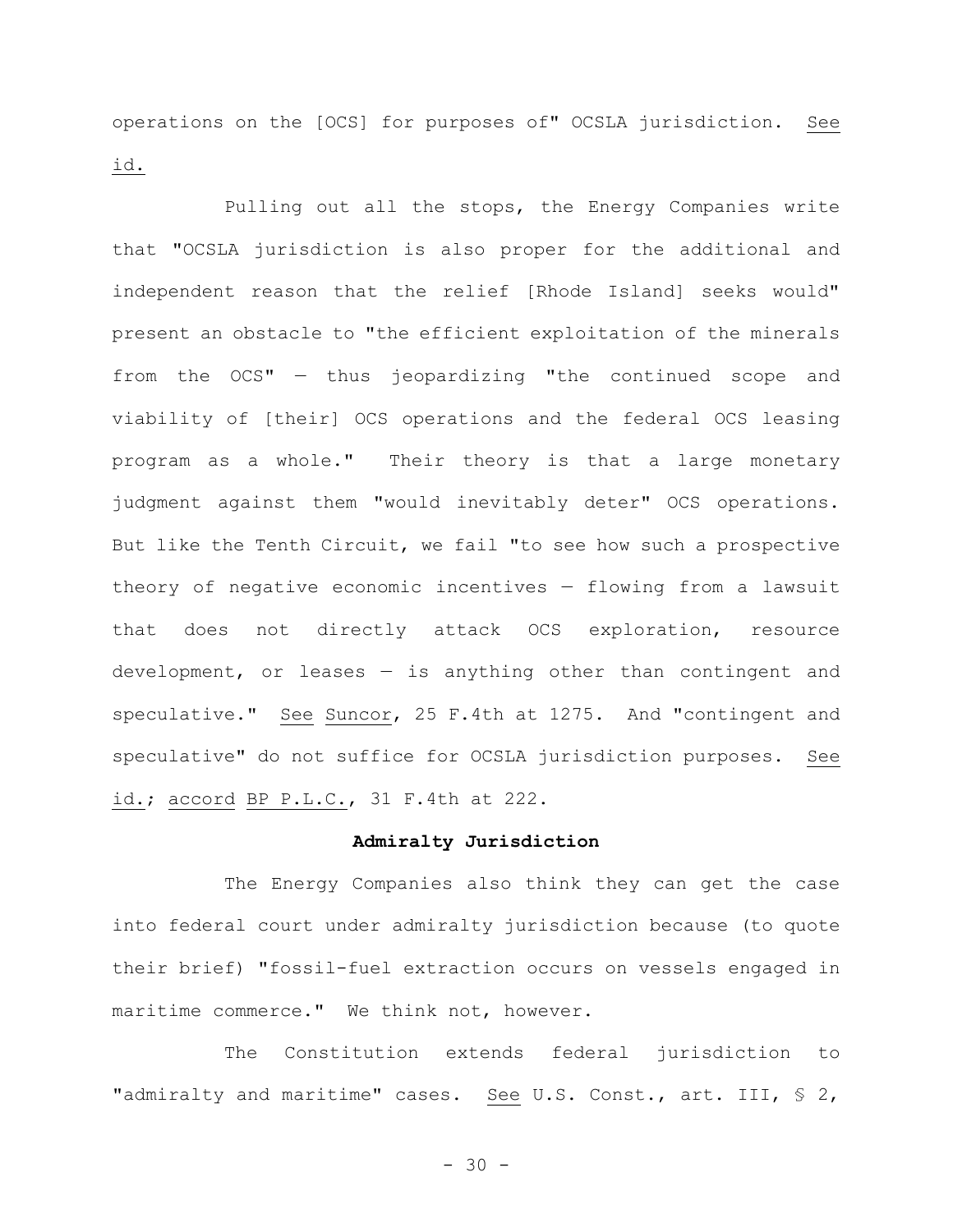cl. 1. And Congress grants federal courts jurisdiction over "[a]ny civil case of admiralty or maritime jurisdiction, saving to suitors in all cases all other remedies to which they are otherwise entitled." See 28 U.S.C. § 1333(1).<sup>17</sup> While "not entirely clear," it seems the drafters of the saving-to-suitors clause intended to "preserve[] remedies and the concurrent jurisdiction of state courts over some admiralty and maritime claims." See Lewis v. Lewis & Clark Marine, Inc., 531 U.S. 438, 444, 445 (2001).<sup>18</sup>

The district judge in our case relied on a line of decisions indicating that admiralty issues — without more — cannot make a case removable from state to federal court. The Energy Companies call this reversible error, writing that a recent amendment to section 1441 (the general-removal statute) jettisoned jargon that these courts had used "to block the removal of admiralty claims absent another basis for federal jurisdiction." "[C]ourts," however, "split on whether the working of the amended statute changes the rule for removal of maritime claims." BP P.L.C., 31 F.4th at 226 (quoting Thomas J. Schoenbaum, Admiralty

<sup>17</sup> "Suitors" in this context is just another word for "plaintiffs." See 14A Federal Practice & Procedure Jurisdiction § 3672.

<sup>18</sup> Courts often use "admiralty" and "maritime" synonymously. See Adamson v. Port of Bellingham, 907 F.3d 1122, 1125 n.4 (9th Cir. 2018). See generally Sisson v. Ruby, 497 U.S. 358, 362 (1990) (using "admiralty jurisdiction" and "maritime jurisdiction" interchangeably).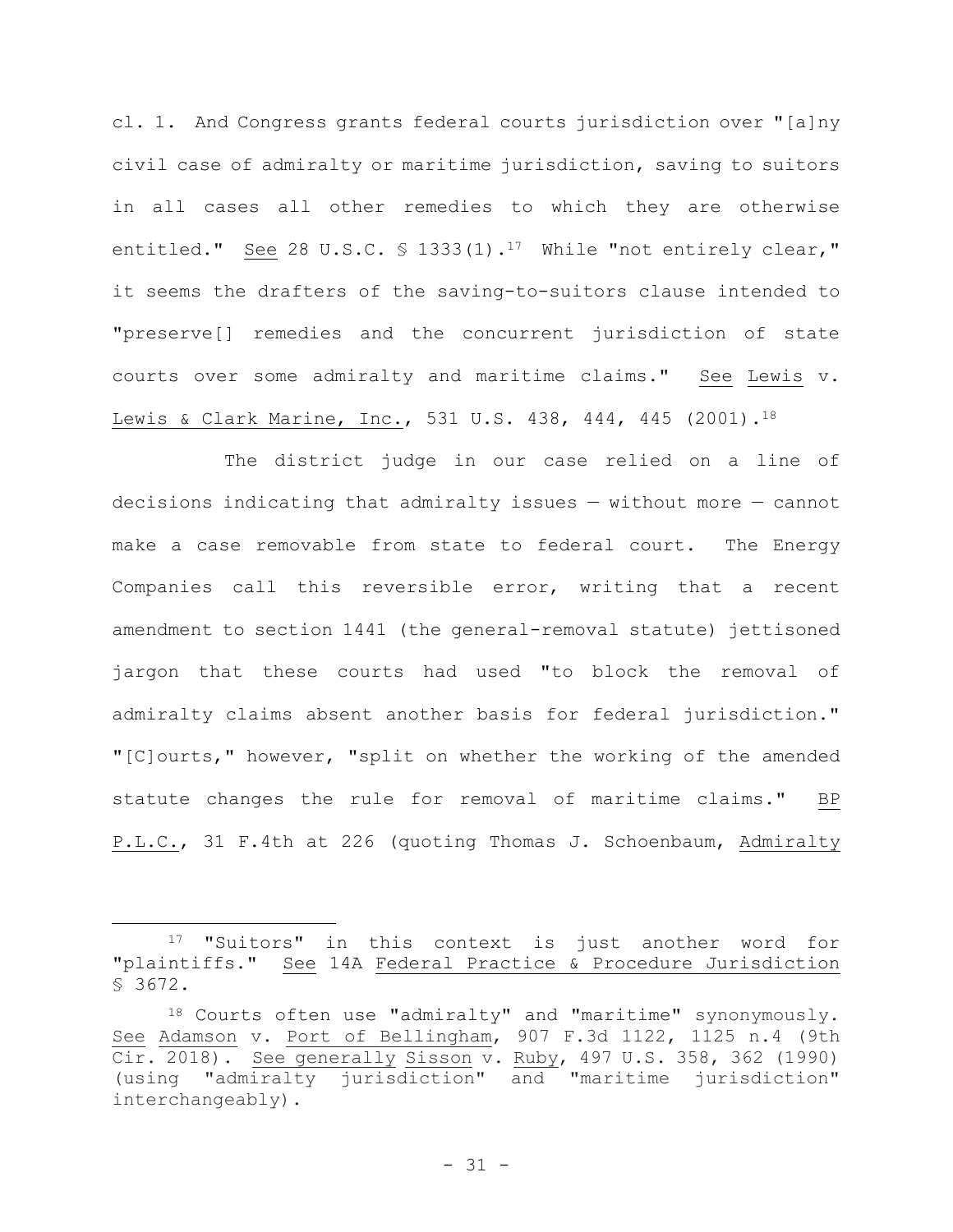and Maritime Law § 4.3, Westlaw (database updated Dec. 2021)). We need not choose sides, because even if saving-to-suitors actions are freely removable under section 1441 (and we are not saying either way), the Energy Companies still face an insurmountable obstacle.

A tort claim comes within our admiralty jurisdiction if the party invoking that jurisdiction "satisf[ies] conditions both of location and of connection with maritime activity." See Jerome B. Grubart, Inc. v. Great Lakes Dredge & Dock Co., 513 U.S. 527, 534 (1995). The test is intricate. But we can make short work of the Energy Companies' effort by focusing on one facet. When, as here, the "injury suffered" is on "land," the jurisdictioninvoking party must show that "a vessel on navigable water" caused the tort. See id. So even if the Energy Companies could show that fossil-fuel extraction occurs on "vessels," that gets them nowhere.19 We say that because Rhode Island does not allege any vessel caused the land-based injuries (the complaint alleges their dangerous products and misleading promotion caused Rhode Island's injuries, not a vessel) — a point made in Rhode Island's brief, without contradiction from the Energy Companies in their reply

<sup>19</sup> Rhode Island apparently disagrees with the Energy Companies' claim that "a floating oil rig," for example, is a vessel used for navigation. Given our "even if" approach, we have no need to wade into that debate.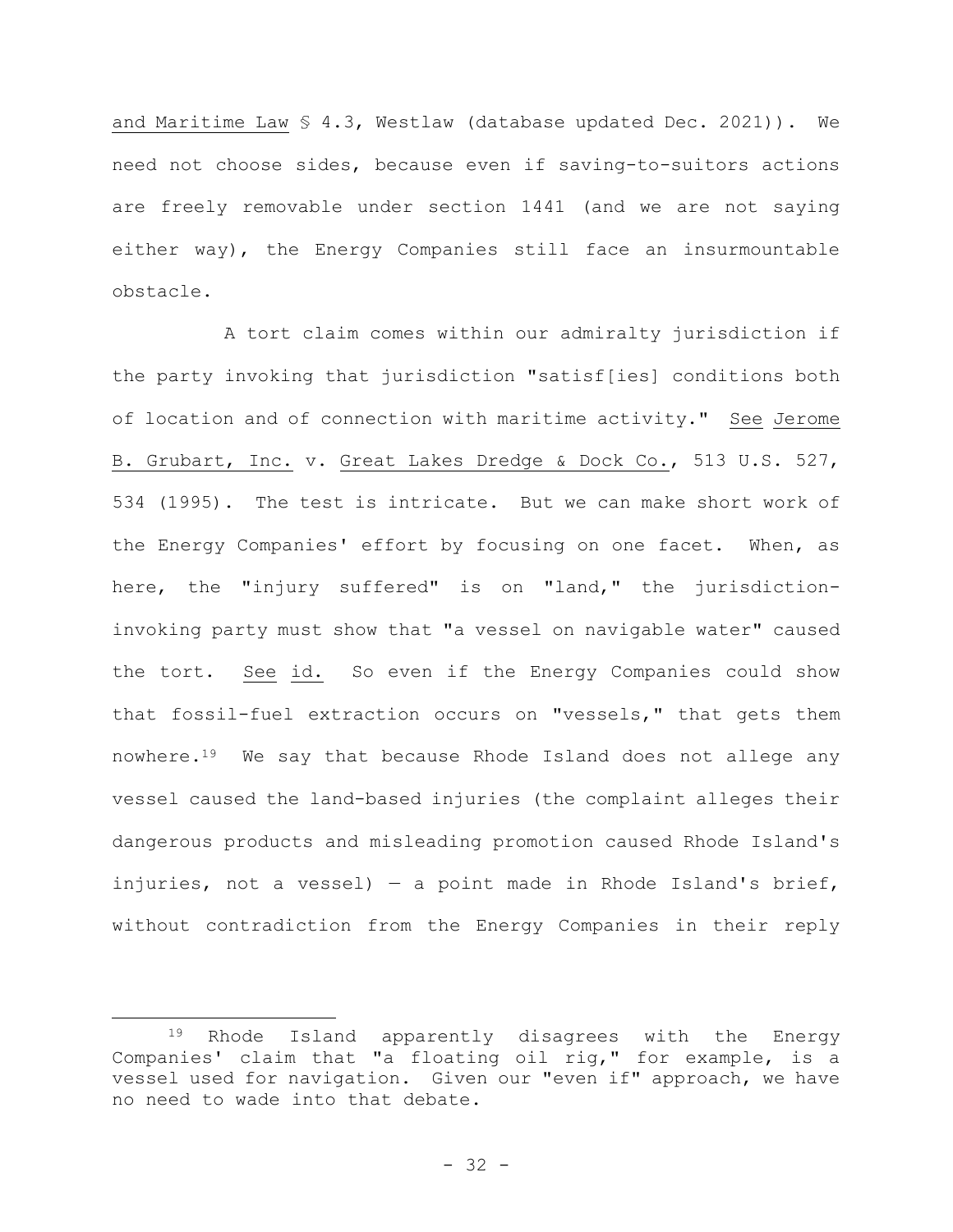brief. And that means no admiralty jurisdiction exists in this case. See BP P.L.C., 31 F.4th at 227.

## **Bankruptcy Jurisdiction**

As we noted a little while ago, a party in a civil suit may remove claims "related to" bankruptcy cases. See 28 U.S.C. §§ 1452(a), 1334(b). Seizing on this, the Energy Companies tell us that Rhode Island's complaint is "related to" bankruptcy cases because it "seeks to hold [them] liable for the pre-bankruptcy operations of Texaco Inc. (a subsidiary of Chevron) and Getty Petroleum." "Texaco's confirmed bankruptcy plan," the Energy Companies say, "bars various claims arising against it" before "March 15, 1988." And, they add, Rhode Island's "allegations against Texaco include conduct" before that date. Quoting a Fourth Circuit opinion — Valley Historic Ltd. Partnership v. Bank of New York, 486 F.3d 831, 836-37 (4th Cir. 2007) — they then write that deciding Rhode Island's "claims would 'affect the interpretation, implementation, consummation, execution, or administration of [Texaco's] confirmed plan.'"<sup>20</sup>

But taking another page from the Fourth Circuit's BP P.L.C. opinion — which considered and rejected a strikingly similar argument — we rule not only that "there is no indication that the bankruptcy plan involved climate change" but also that the Energy

<sup>&</sup>lt;sup>20</sup> The internal quotations are from the Fourth Circuit case.